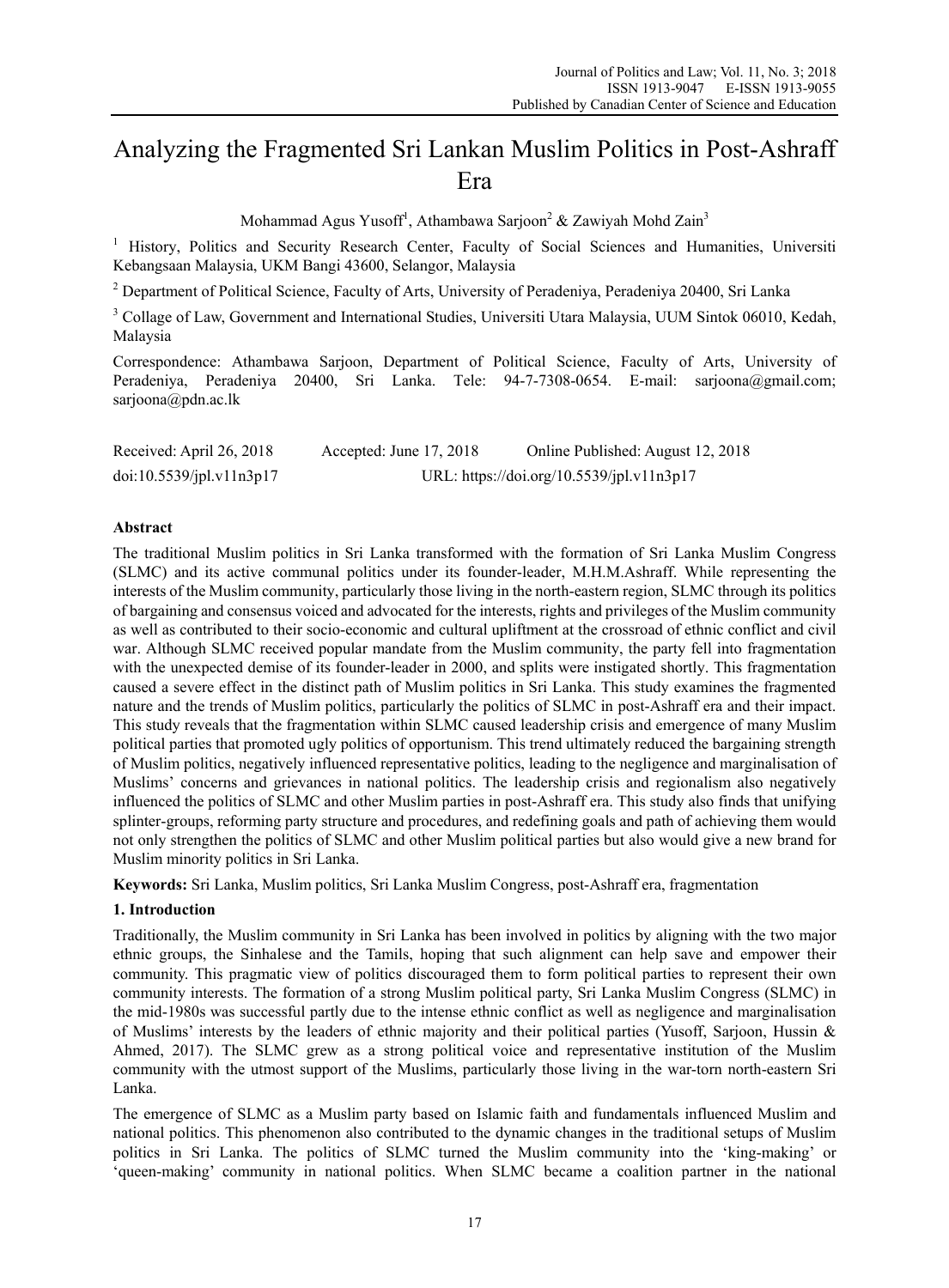government, the party advocated for the rights and privileges of Muslim community and worked towards promoting their socio-cultural and economic conditions. As a result, the politics of SLMC was viewed as Muslim politics in Sri Lanka. The founder-leader of the SLMC, M.H.M.Ashraff, played a decisive role in all the successes of the SLMC and Muslim politics.

However, SLMC progressively lost its pride and became fragmented after the unexpected demise of its founder-leader in a helicopter clash in October 2000. This event further induced splits within SLMC and promoted the formation of new Muslim political parties. In post-Ashraff era, the politics of SLMC and the Muslim politics of Sri Lanka faced many challenges with splits and ups and downs. SLMC and other Muslim political parties succeeded in representative politics, but the distinctive identity of Muslim parties and their bargaining strength considerably declined in post-Ashraff era. Given the severe leadership crisis and promotion of regionalism in SLMC and other Muslim parties, Muslim politics could not achieve any notable success in post-Ashraff era. The assurance of rights and privileges of Muslims in politico-economic spheres, their equal status and participation in peace negotiation and political settlement, further progress of socio-economic conditions of the Muslim community and their areas as well as the assurance for promoting and practicing their ethno-religious identity and norms were highly questioned in post Ashraff era.

All these negative developments induced an academic investigation of why Muslim politics in post-Ashraff era became fragmented and lost its pride in national politics. Shifts and reforms in the politics of other ethnic groups in the recent past occurred to represent their community and voice their community interests and grievances, but no such development was noticed within the politics of SLMC and the other Muslim parties. In this study, we examine why SLMC, once treated as a mother party to distinct Muslim politics, became fragmented and lost its pride in Muslim and national politics and how these factors influenced the Muslim minority politics in Sri Lanka. This study pays critical attention on the cleavages within SLMC and other Muslim parties in post-Ashraff era and their impact on the politics of SLMC and Muslim minority in Sri Lanka.

### **2. Methodology**

This research is a critical study based on interpretive analysis. Information and data gathered from desk analysis and field survey (interviews) are used for and against the arguments developed in this study. Primary sources are collected mainly from interviews conducted among individuals selected through random sampling among politicians, civil actors, educationists, journalists and public. In this paper, however, individual opinions are summarised and presented under thematic topics and arguments without exposing personal information (e.g. names). Secondary data and information are collected from literary books, journal articles and online sources. These sources record the history of Muslim politics and its changing dynamic and issues in post-Ashraff era. This study uses data and information collected from these sources as quotations, quotations of others, summaries and interpretive arguments together with the extensive description of political events and backgrounds.

With the formation of SLMC and its active participation in national politics and advocacy for the Muslim community, the politics of SLMC was viewed and labelled as Muslim politics in Sri Lanka. In post Ashraff era, SLMC continued to be influential and dominated Muslim politics, although many Muslim parties were forming and functioning at the national level. Our study examines the nature, fragmentation and political trends of SLMC in post-Ashraff era specifically and the fragmented politics of other parties and their impact on Muslim politics in general.

### **3. Traditional Muslim Politics and the Influence of SLMC in Sri Lanka**

The traditional Muslim politics in Sri Lanka was not ideologically formed, but it was always neutral and supportive of two major ethnic groups in the country, the Sinhalese and the Tamils. The first generation of Muslims leaders started their politics with pro-Sinhalese or pro-Tamil parties. Muslims' support or alliance with Sinhalese parties is notable because it continues up to now in Sinhalese-predominant areas even with the presence of Muslim parties. Early Muslim leaders realised that unless they aligned themselves politically with the Sinhalese elites, the prospect of prosperity and peace for Muslims in the country would be seriously jeopardised (Ali, 2013). Therefore, most Muslim leaders were trustworthy to major Sinhalese parties and the governments they formed. This pragmatic view of politics also discouraged them to form political parties of their own for exclusively representing the interests of Muslims. Therefore, no clear ideology politics was found among the early generation of Muslim leaders, and most of them focused on electoral success to safeguard the community. This kind of pragmatism helped these Muslim leaders, with few exception, always be aligned with the government's side, although they were elected on the opposition wings.

Such brand of Muslim politics was criticised by ethnic majorities as opportunistic, but Muslim leaders justified it as for the sake of community development and interests. Muslims had opportunities for political bargaining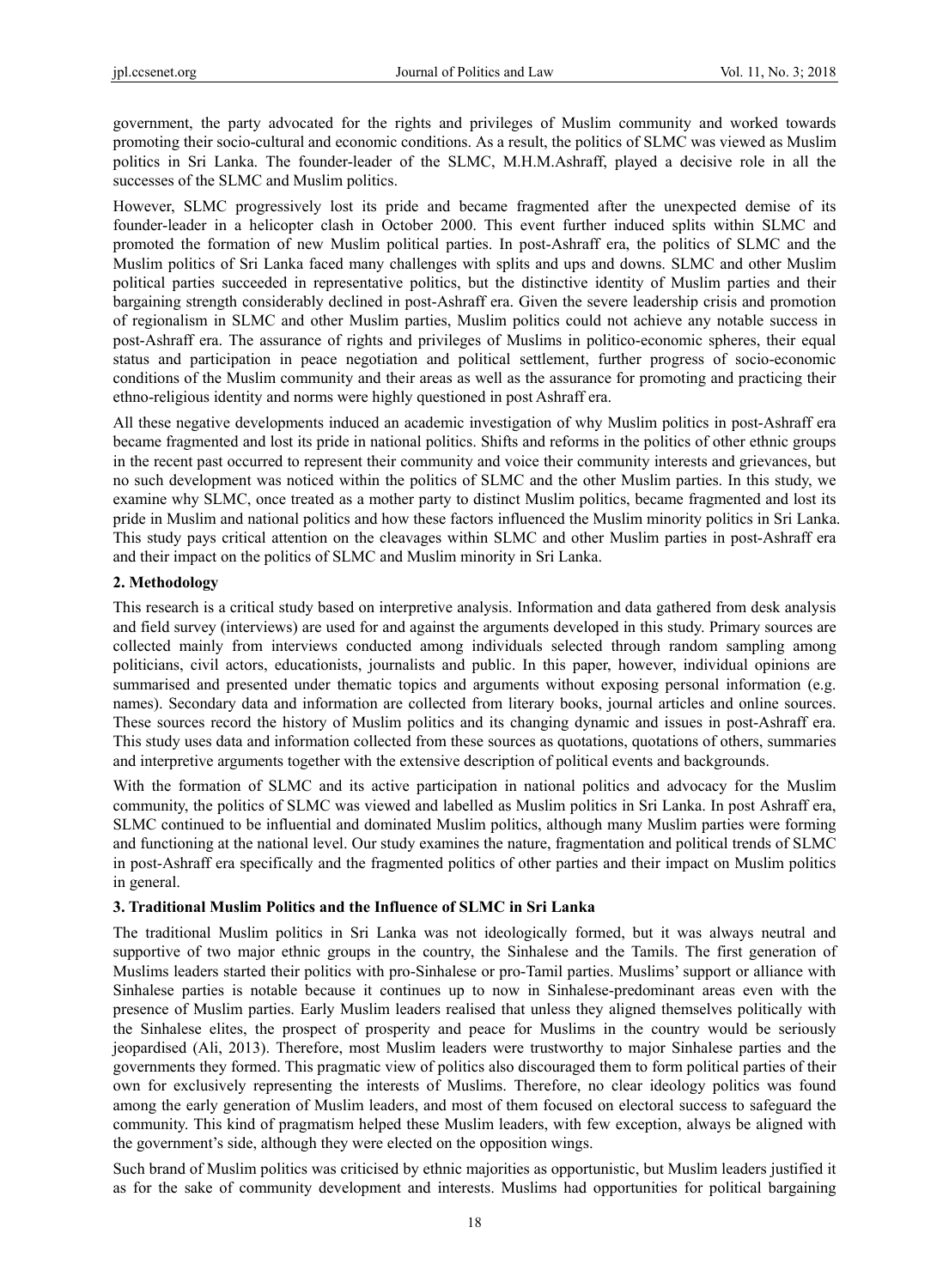which they used to the great advantage of their community. Ruling parties also welcomed the Muslims into their fold to showcase to the world that their policies and programmes were non-discriminatory towards minorities (Ali, 2013). Such tradition of Muslim politics benefited the Muslim community, but Muslim leaders were always under the control of ruling parties which limited the expression of their opinion on occasions that negatively influenced the interests of Muslim community. When policies and projects of these parties disproportionately victimised the Muslim community and openly challenged the interest of Muslims in the country, Muslim leaders on the government side could not oppose those governments' interests. It is worth noting that President Jayawardena (1978-1989) openly challenged his Muslim parliamentary colleagues to quit the government if they opposed his foreign policy (Cader, 1999).

The position and strategies of pro-Sinhalese political parties and governments continued to oppose the interests of Muslims. The politics of Tamils also failed to accommodate Muslim interests in the peak of ethnic conflict and civil war. This vulnerable position of Muslims induced several civil activists and intellectuals to establish a Muslim political party, resulting in the establishment of SLMC. The SLMC was initially formed as a social welfare organisation on 11 September 1981 under the patronage of Ahamed Lebbe, the chairman of Kattankudy Urban Council (Sarjoon, 2001). Delegates at the inaugural meeting gave M.H.M. Ashraff the leadership of the organisation. Ashraff was a political activist and an advocate (lawyer) who was closely associating with the Tamils United Liberation Front (TULF) and Muslim United Liberation Front (MULF) during the 1970s. He also advocated for the separate state for Tamils in north-eastern Sri Lanka (See Yusoff et al., 2017; Jeyaraj, 2016).

The intense ethnic conflict and civil war activated the district Muslim political movement under SLMC. The SLMC was officially declared as a political party in 1986 and became a registered political party in 1988, only few months before the provincial council elections. Since 1986, SLMC had been advocating for the rights and privileges of the Muslim community knocked by the impact of ethnic conflict and civil war. The Muslim community, particularly Muslim youngsters, were frustrated and ready to mobilise for armed struggle because of the impact of violent conflict and marginalisation of their interests by the government authorities and major ethnic groups. This pathetic context pushed Ashraff to organise protest demonstrations over the issues affecting Muslims. He turned the attention of Muslim youngsters towards the democratic path of politics during the peak of ethnic conflict and violent civil war in Sri Lanka (Yusoff et al., 2017).

The emergence of SLMC was a timely action of Ashraff to protect the Muslim community, especially the youngsters, from turning to violence and terrorism or taking up arms to protect them from targeting of armed rebel forces and the marginalization of Muslims by the political leaders. The formation of SLMC resulted in promoting an ethno-religious identity and orientation for Muslim politics. Similarly, Ashraff turned Muslim politics into mass (public) politics that seriously focused on poor voters and their socio-economic wellbeing. Ashraff advocated for the grievances of the middle class and ordinary public and worked for improving their socio-economic conditions (See Yusoff et al., 2017; Sarjoon, 2001).

Electoral victories in successive elections at local, provincial and national levels strengthened the SLMC's representative politics and bargaining power for the sake of its community. As a result, SLMC became the 'queen-maker' in national politics for the first time after the 1994 general election when it received seven members in the national parliament, the decisive number necessitated to form government. The anti-Muslim stance of Liberation Tigers of Tamil Eelam (LTTE) in the north-east and the anti-UNP sentiment at the national level signalled for regime change and for the electoral success of SLMC, and the People's Alliance (PA). SLMC became a coalition partner of PA in 1994 for the first time.

# **4. Demise of Ashraff and Leadership Crisis Within SLMC**

Ashraff was keen in protecting and preserving the dignity of SLMC's leadership in his hand. Whenever he faced challenges to his leadership, he succeeded in removing the personalities from the party, expecting to avoid divisions or splits within the party. Ashraff extended his control on all aspects of party affairs. However, his sudden demise imposed a number of splits and divisions within the SLMC. Ashraff had not proposed or openly promoted his successor within the party structure, although the party has a bureaucratic structure. He functioned as a supreme national leader, but no one or no forum existed to discuss about its negative impact. His absence encouraged many second-level leaders to fight for the party's leadership. In addition, many were promoting personalities, such as the party's secretary general, senior deputy leaders and the widow of Ashraff, to take the party leadership. This event ultimately resulted in promoting two wings within the party under two personalities for leadership: one group promoted Ferial Ashraff, widow of late Ashraff whilst she was performing religious practice for her late husband, and the others promoted Rauff Hakeem, the party's secretary general. After lengthy discussions, agreement reached to have both as co-leaders of the party. An issue of 'east' and 'south' in deciding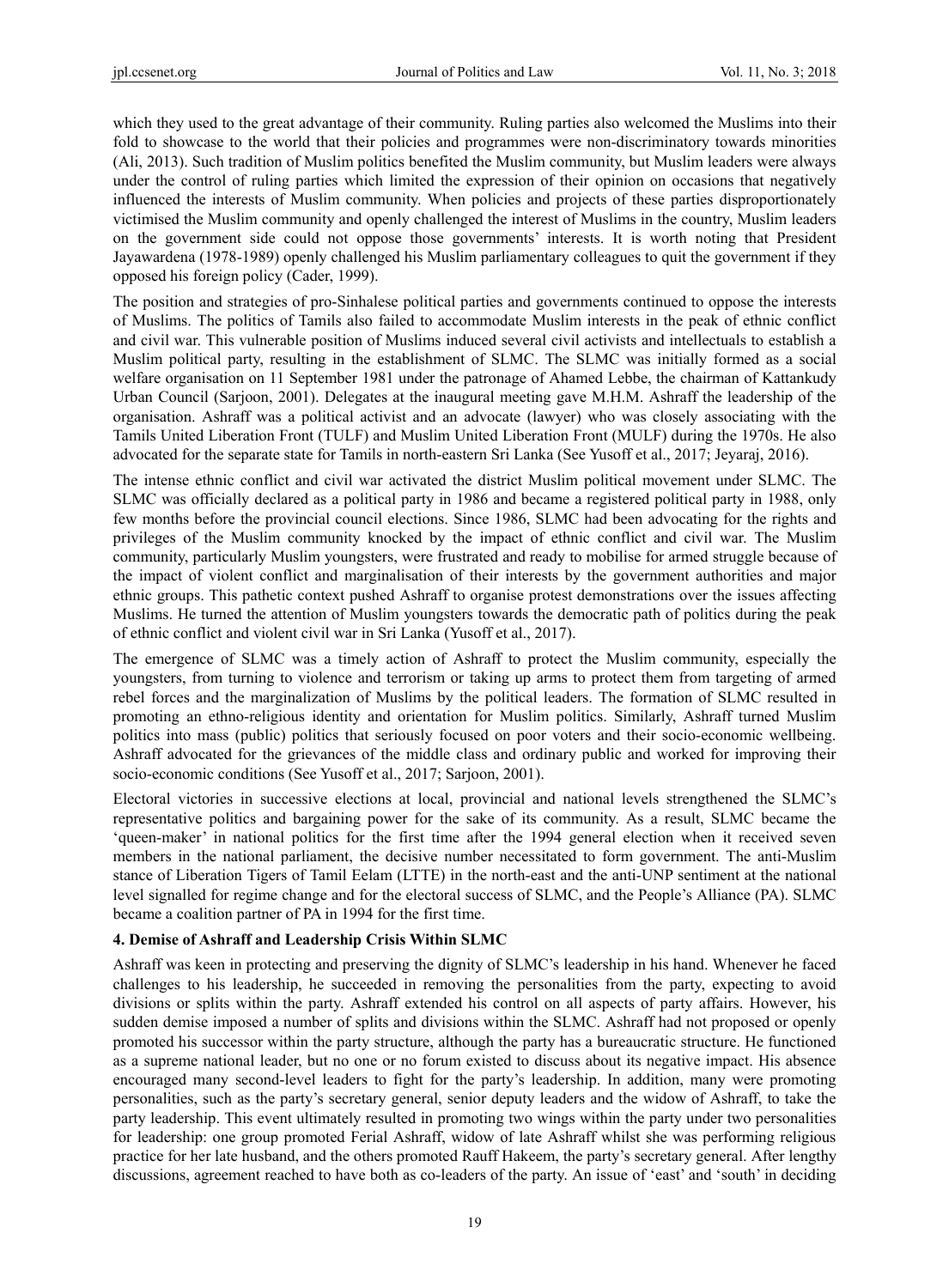the leadership for the party also existed. Seeing that Ashraff emerged from a village in the eastern province and the party has a voter bank in the north-eastern region, specifically in the eastern province, many stalwarts advocated for the east-based leadership.

In post-Ashraff leadership revelry, however, the south influenced and controlled the whole party which was negatively reacted by north-eastern leaders and party loyalties. SLMC hailed from the eastern province and mostly supported by north-eastern Muslims. It received several criticisms and few supports from southern Muslims. However, SLMC grew and influenced Muslims and national politics with the upmost support of Muslims in the north-eastern region. SLMC was once viewed as a general Muslim politics in Sri Lanka. Given that SLMC's political base was in the east, most eastern members in the politburo and party stalwarts urged that the leadership of SLMC after the demise of Ashraff should go to eastern province. However, SLMC leadership went to Rauff Hakeem, a member (not a founding-member) from the south (Kandy) within a short period.

Hakeem is from the central province and technically not a 'Kizhakku Mannin Mainthan' (son of eastern soil) which caused continued east–south leadership rift within the party. Later, such rift paved way for the emergence of many groups and parties from SLMC. Many SLMC members and those who left SLMC and formed other parties continued to argue that the leadership of SLMC should be given to a member of the eastern province. Eastern Muslims traditionally neglected the southern Muslim personalities and their representatives and leaders even before SLMC was formed and began to influence the national politics. The defeat of popular southern Muslim leader, Dr. Badiuddin Mahmood in the 1977 election in Batticaloa district clearly justified it. Therefore, when a southern member became the leader of SLMC, eastern members negatively reacted. Family background has been more of a liability than a political resource for Hakeem, in particular, because he was seeking to attract Muslim voters from all regions of the island, including the east. The Kandyan issue was also used negatively by certain eastern-born rivals who undermine Hakeem's leadership. This compelled Hakeem to contest from Amparai district rather than from his home district of Kandy in 2004 parliamentary election (McGilvray & Raheem, 2007).

### **5. Nature and Trends of Muslim Politics on the Fragmentation of SLMC**

The fragmentation of SLMC influenced the nature and trend of Muslim politics in post-Ashraff era in different ways. This event allowed for the formation of few more Muslim political parties and their ugly politics. The fragmentation also resulted in questioning Muslim leadership and political representation and collective voice towards Muslims' concerns and grievances. The increased clash of divisions within party loyalists further induced splits and fragmentation within all Muslim parties. Ultimately, fragmentation and opposition politics of Muslim parties seriously challenged the identity and strength of Muslim politics at regional and national levels that were proved and maintained by Ashraff through his brand of distinct Muslim politics in Sri Lanka. The following sub-sections extensively examine the nature and trends of Muslim politics on the fragmentation of SLMC in post-Ashraff era.

### *5.1 Emergence of Minor Parties Within Muslim Politics and Their Ugly Politics*

The demise of Ashraff and fragmentation within his party induced formation of many small parties among Muslims. Among them, certain parties had been influential in regional and national politics, but many could only sign at a local level. Immediately after the demise of Ashraff, SLMC became split into two wings when two personalities were named for the party's co-leadership. However, co-leadership did not exist for more than six months. These two groups fought over the interest of achieving the national leadership. This incident prompted them to search legal advice to decide the party's leadership. Since there were parliamentarians from SLMC and its new child-party, National Unity Alliance (NUA), thus, agreement reached to separately lead SLMC and NUA by Hakeem and Ferial Ashraff respectively. However, Ferial Ashraff began to separate her party's affiliations with SLMC, and she progressively supported the People's Alliance led by President Chandrika Kumaratunga without any conditions. From its inception, NUA has always contested elections as part of the People's Alliance coalition centred around the Sri Lanka Freedom Party (SLFP), and SLMC mostly preferred to be aligned with and contested the election as part of United National Front (UNF) coalition centred around the UNP. Thus, the level of independent popular Muslim support for SLMC was unclear. However, a woman taking on the leadership of a Muslim party and remaining in that position in the face of Muslim political factionalism was evidently noteworthy, especially because negative gender issues were raised by SLMC partisans at critical points to undermine Ferial Ashraff's legitimacy (McGilvray & Raheem, 2007).

In 2002, another inner-party division occurred within SLMC. Its chairman A.L.M.Athaullah who was also one of the Amparai district parliamentarians, led a revolt of sorts when Hakeem was away from the country to participate at the peace talks with LTTE as a member of government delegates in Oslo, Norway. Athaullah and the party's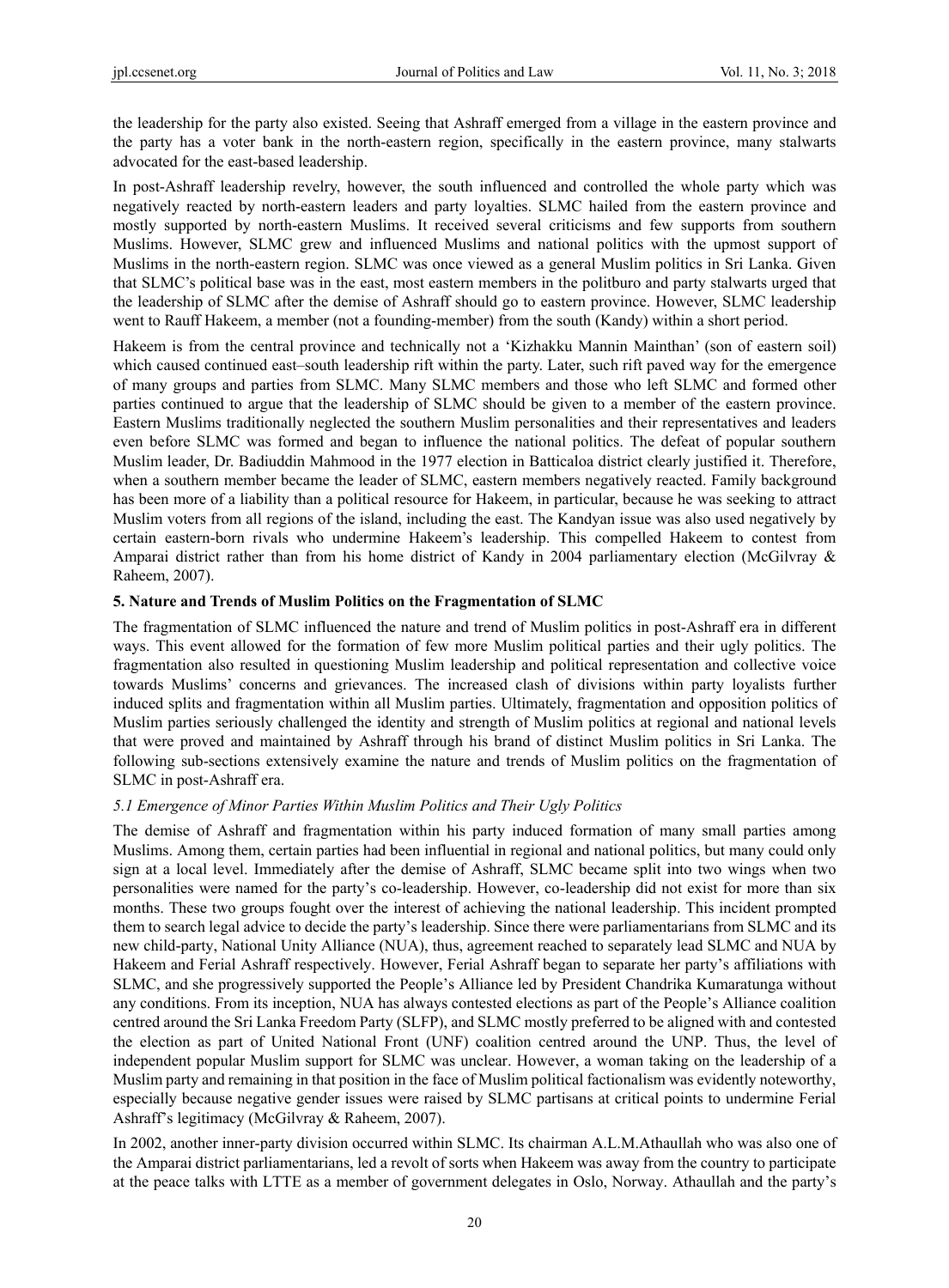General Secretary Dr. A.L.M.Hafrath summoned the politburo of SLMC for a constitutional coup and to sack Hakeem from the party's national leadership (See: Bustø, 2007; Jeyaraj, 2004). A clash occurred between Hakeem and Athalullah over Hakeem's leadership and his monopolisation of cabinet ministerial position given to the party. Hakeem returned from Oslo in a hurry to cope with the crisis. He suspended Athaullah and some others from the party which ultimately prompted Athaullah and his supporters to leave SLMC. In February 2003, Athaullah and his supporters formed the Ashraff Congress to compete with SLMC. One year later, they changed the party's name to National Muslim Congress and to National Congress (NC) in 2005. The NC has always been opposed to the leadership and politics of SLMC. In the middle of 2004, another group under Mussammil and Hafiz Nasser Ahamed, the Director of International Affairs Division of SLMC during Ashraff period left SLMC and formed another Muslim party called Democratic Unity Alliance (DUA), and they claimed that the party would protect and continue the vision and mission of Ashraff which promoted national unity and peace in the country (Gunatilleke, 2004).

Regardless of the factors related to Ferial Ashraff and Athaullah, SLMC under Rauf Hakeem once again fared best among Muslim parties at the 2004 polls. The party had 10 seats, but fragmentation began again on the leadership of SLMC and its decisions. A group of three led by Rishad Bathiudeen broke away the party, questioning the leadership of Hakeem in May 2004 and joined the government of Chandrika Kumaratunga. The group included Najeeb A. Majeed and Ameer Ali. Shortly, they were expelled from SLMC (TamilNet, 2004). As a result, the dissident SLMC members of parliaments (MPs) founded a new political party, the All Ceylon Muslim Congress later in 2005. However, they changed the party name to All Ceylon Makkal Congress (ACMC) later. A potential second split was noticed among the remaining six SLMC members after Mahinda Rajapakse became president in 2005. Three of the six, namely, Faisal Cassim, S.Nijamudeen and K.A.Baiz wanted to break away and join the government. In a bid to prevent the party from breaking up again, however, SLMC took a policy decision and joined the government together as a coalition party.

At present, more than six parties represent few and scattered Sri Lankan Muslims with other major parties. All of them advocate that they follow the path of SLMC's founder, Ashraff. However, a bipolar division on the political alliance of Muslim parties is evident—some are aligned with the UNF and others with the UPFA. In their political process, the in-fighting within and between each Muslim party slowly worsens. Criticising leaders of other parties, revealing personal matters of leaders and making thunderous speeches were few of the worst forms of activities that the major and regional leaders of these parties do. Moreover, regionalism plays a major role in all parties in attracting local voters. Muslims are now divided by their party affiliations, regional biases and on personal grounds. Offensive, filthy and vulgar languages are limitless in election campaign meetings. During elections, campaigns target even chasing out Muslim politicians or leaders from other regions or districts campaigning for their candidates. Character assassinations of the opposite party candidates occur every meeting. Ugly inter-and intra-party rivalry among Muslim candidates gradually worsen (Siddeek, 2015a).

Many of the Muslim parties consist of disgruntled MPs who were opposed to SLMC leadership, but they seldom coalesce even as a loose Muslim opposition alliance. Each party secures the best deal it can get from the government in power and uses its leverage to negotiate deals for personal power and patronage in a manner reminiscent of the switchover politics of Muslim politicians in the 1950s and 1960s (McGilvray & Raheem, 2007). In post-Ashraff era, the SLMC leaders allowed many newcomers and appointed them to the higher positions in the party's structure. These newcomers were in opposition wings to SLMC and mostly criticised SLMC's founder-leader and its district politics. Naseer Ahamed and Azad Sali were some of them who really challenged the politics of SLMC and its leadership. Many traditional loyalties were not given opportunity to contest in elections at least at local level. This reduced the popular support to the party during elections and gradually brought criticisms and oppositions.

SLMC has a tradition of opposing money and elitist or feudalist politics until Ashraff was leading the party. SLMC was labelled as a party for ordinary mass and anyone can be involved in its politics. However, it became a party of powerful and wealthy individuals in post-Ashraff era. In addition, it became obvious tradition that any newcomer or only wealthy ones could contest the elections under SLMC. Recent electoral victories of Muslim parties, including SLMC were highly decided by extending wealth and influence within the party structure instead of political knowledge or by their policies and plans for Muslim community. Many cases and petitions failed against Muslim leaders claiming that they were involved in corruption and money dealing for coalition making with major parties from regional to central levels, as well as in the business of their ministries. Many of those who left SLMC opposing the leadership revealed that SLMC leaders mostly bargained for money and positions instead of insuring community rights and interests.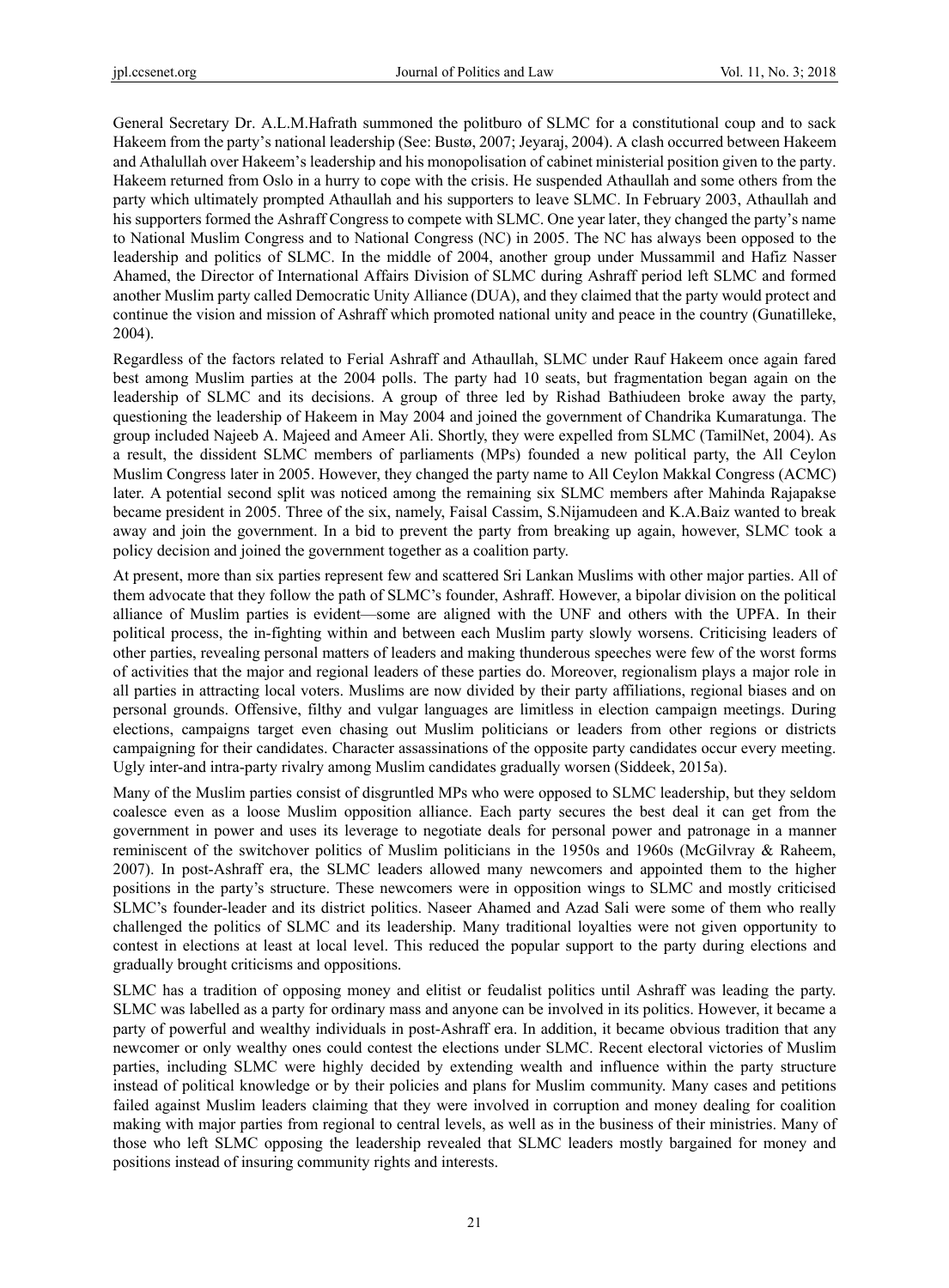## *5.2 No Strong Ideological Stand*

The selfish politics of SLMC and more than half a dozen splinter groups or parties brought nothing but disaster to the Muslim community and its polity. No strong policy and decision was found among Muslim parties on matters influencing the lives and livelihoods, ethnicity, religion and culture, rights and privileges of the Muslim community. No party has a strong policy on supporting major political parties at national and provincial levels. Sri Lanka has two major parties that function on two different ideological bases, that is, UNP stands mostly for liberal democracy and SLFP for social democracy. However, many Muslim parties do not stand on concrete political ideological basis. The stand of SLMC's founder-leader before he formed the party favoured socialism. He expressed his stand for socialism through his writings, party's convention resolutions, and public speeches. This stand might have helped him to initially make alliance with the major Tamil party, TULF and the major socialist party among Sinhalese, the SLFP.

Until his demise, Ashraff did not form any direct alliance with the UNP which stands on capitalism. He was a critic of the present UNP leadership and publicly revealed that he would never align with UNP until Ranil Wickramasinghe leads it. After his demise, however, SLMC and its splinter groups easily made alliance with the UNP in a number of occasions though Ashraff's public pronouncement was always remaindered by civil actors. In post-Ashraff era, SLMC favoured to align with the UNP and contested elections under its symbol even in the districts of eastern province which are the major support bases of SLMC. Similarly, no strong policy was found among other Muslim parties in making alliance with UNP or SLFP or coalition parties. This policy of alliance making with national parties was criticised by Muslims and other communities as opportunistic and negatively influenced on the image of Muslim politics in post-Ashraff era.

### *5.3 Fragmentation Within All Muslim Parties*

In post-Ashraff era, all Muslim political parties witnessed fragmentation due to leadership rivalry, regionalism and powerful positions. As mentioned earlier, SLMC immediately became split into two major wings, one under the leadership of Rauff Hakeem and the other under the leadership of Mrs. Ferial Ashraff. Frequent splits occurred within SLMC in the following years.

In the recent past, SLMC lost one of its prominent figures, Hasan Ali who earlier acted as party's treasurer and later as party's secretary general for a long period. He was among the two who were instrumental in making of SLMC as a registered and successful Muslim party in electoral politics at provincial and national levels. Hasan Ali was a trustworthy member for SLMC's new leader Rauff Hakeem, too. Therefore, Ali was nominated to parliament three times during post-Ashraff era representing SLMC as a national list Member of Parliament (MP). Many people agree that Ali was the brain of SLMC and its leadership in post-Ashraff era. However, the party's national leadership started marginalising him in the party's affairs when he was seriously advocating SLMC's major demands, particularly the Muslims' autonomy demand, Kalmunai administrative district demand and land related issues of Muslims. Ali also opposed many decisions unanimously taken by the party's national leader violating people's mandate and the agreements reached earlier. Ali claimed that these decisions were earlier taken at the interest of Muslim community. He also argued that Rauff Hakeem does not feel for the eastern Muslims as he is from Kandy (See: Balachandran, 2016). This interest clash induced for permanent division between the party leader and the secretary general. At a point, the party leadership appointed another secretary with monthly pay to look after electoral affairs of the party, making Ali powerless. Ali was unhappy with his powers being clipped by the party leadership despite being the secretary general which resulted in a serious split between Hakeem and Ali wings in the party. Moreover, Ali progressively stayed away from party affairs.

Hasan Ali argues that changes have occurred in the positions of present SLMC from its earliest positions. Ashraff maintained a policy that if the party leadership comes from the north-east, the secretary who is the next powerful position within the party structure, should remain in out of north-east. However, the current leader who is not from the north-east, has taken all the powers with him and reduced the powers of the secretary general, a post which was later abolished. He also left north-east voters in a powerless position. The decision of marginalising Hasan Ali and other prominent figures in the party received huge criticisms to SLMC's leadership. The leaving of several important party loyalties, such as Jameel, SLMC's youth wing leader and chief of SLMC members of Eastern Provincial Council, Basheer Segu Dawood, the long-term chairman of SLMC, Jawath, a founding member and a former member of the Eastern Provincial Council and other local level leaders, such as Thahir and Anzil, both were former Chairmen of local government bodies, in recent years also widened the fragmentation within SLMC.

The clash between Hakeem and Basheer Segu Davood was also notable fragmentation within SLMC in the recent past. Ashraff was impressed by Basheer Segu Dawood who was initially a member of a Tamil rebel group,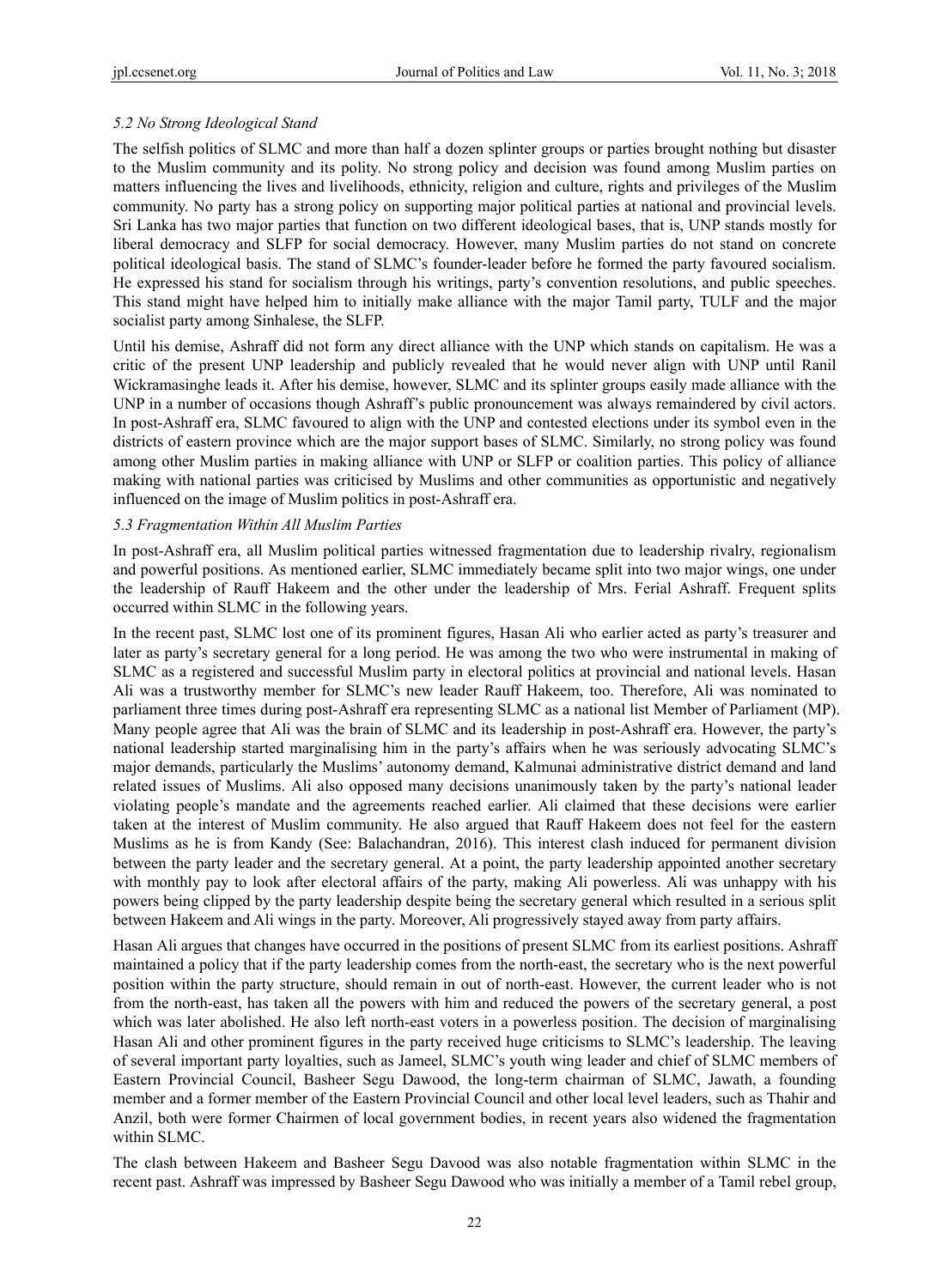called Eelam Revolutionary Organization of Students (EROS) and a member of parliament from 1989 to 1994 representing EROS. Ashraff appointed Basheer to the party's politburo in 1994. In post-Ashraff era, Basheer had been staunchly loyal and a tower of strength to Hakeem. He also helped Hakeem overcome many critical situations within the party and its coalition politics with Sinhalese parties (Jeyaraj, 2012). This helped him be appointed as a national list parliamentarian by Hakeem though he has been repeatedly rejected by the public in elections. However, predictions spread that Basheer was conspiring to break away from SLMC and accept the cabinet minister post after the Eastern Provincial Council poll in 2012 because he and other SLMC loyalties clashed on the matter of contesting the Provincial Council election under UPFA or SLMC alone (See: Jeyaraj, 2012). Accepting the cabinet post in 2014 whilst Hakeem was abroad and without notifying the party's supreme council also signalled Basheer's breakaway from the party. The clash between Basheer and Hakeem intensified when Hakeem rejected the appeal of Basheer to contest the election under the party list in his constituency at the 2015 general election and to appoint him as a national list parliamentarian. As a result, Basheer left the party and reported number of criticisms against Hakeem's leadership and decisions.

The breakaway of Ali and Basheer, the two prominent figures and major forces in SLMC in post-Ashraff era, influenced further divisions in SLMC that allowed many local level leaders to leave the party. These leaders later formed another Muslim political party called United Peace Alliance (UPA) in 2017. The electoral success of the UPA in the recent local government elections (held in March 2018) witnessed the decline of SLMC's public support in many local government bodies in the eastern province. In the post-Ashraff politics of SLMC, Ali and Basheer were regarded as the right and left hands of Rauf Hakeem, respectively. A remarkable aspect of recent Muslim politics has been the consistent steadfastness of Muslim congress supporters on the one hand and the fickleness of those elected from the party on the other. People remain loyal to the party, but certain elected ones are disloyal to the leadership and by extension to the party. Divisions and fragmentation have been the bane of SLMC in recent times (Jeyaraj, 2012). Other Muslim parties experience the same problems, too.

The splinter groups of SLMC which later formed their own political parties, also faced fragmentation in several occasions. The two popular Muslim political parties, namely, the NC and the ACMC that were formed out of split within the SLMC, have also further fragmented and lost its loyalties in many occasions mainly due to leadership crisis and regionalism within the party. ACMC secured three seats in parliament at the 2010 general election, including the leader of the party, Rishad Bathiudeen, Hunais Farook and M.L.A.M.Hisbullah, but a clash occurred between them. Therefore, Hunais Farook left the party in 2014 and joined UNP. Hisbullah who was a founder-member of SLMC but later left the party opposing the leadership of Hakeem, joined ACMC and was appointed as the party's national organiser (Daily Mirror, 2014). Though he was representing ACMC, he remained in UPFA when ACMC left the UPFA coalition to support the common opposition presidential candidate in December 2014. Hisbullah later joined SLFP. ACMC secured five seats in the parliament after the 2015 general elections, but one more split occurred after the election on the matter of allocating national list MP position. The ACMC general secretary, Y.L.S.Hameed wanted to be appointed as national list MP arguing that his name was included in the list submitted to the election commission. However, ACMC leader, Bathiudeen appointed M.H.M.Navavi from Puttalam district to honour the generous supports rendered by the Puttalam people to the displaced northern Muslims (See: Razak, 2016). This decision caused clash of opinion between Bathiudeen and Hameed, ultimately ending with the sacking of Hameed from the secretary post and appointing a new secretary. This issue brought criticisms to the ACMC leadership because Hameed had been instrumental for many successes of the party in the past.

Similarly, Nnational Congress (NC) leading by Athaullah also faced fragmentation and lost its loyalties in many occasions. When Athaullah left SLMC with some others opposing the leadership of Hakeem and his autocratic role in SLMC, he was regarded as the emerging leader for the Eastern Muslims. Although Athalullah attempted to extend this party and leadership, and able to compete with SLMC to a certain extent, later his party too faced regionalism challenge and leadership crisis. Therefore, for a long period, it was a one-member party in parliament. When he promoted nepotism, some of his popular loyalist such as A.L.Thavam, left the party and succeeded their politics in SLMC and other parties. The NC even lost its public support in many parts of the eastern province except its main base, Akkaraippattu. Due to internal crisis and policy issues, NC lost its one and only parliament membership in 2015 general election.

# *5.4 Question of Muslim Leadership*

The charismatic leadership qualities of Ashraff brought him the status of a national and internationally recognised leadership to the Muslim community in Sri Lanka. His parliamentary entry induced a leadership competition between Ashraff and other Muslim ministers and parliamentarians (Yusoff et al., 2017). Ashraff had not been elected nationally, and his party had poor electoral support among the Muslims of the south (out of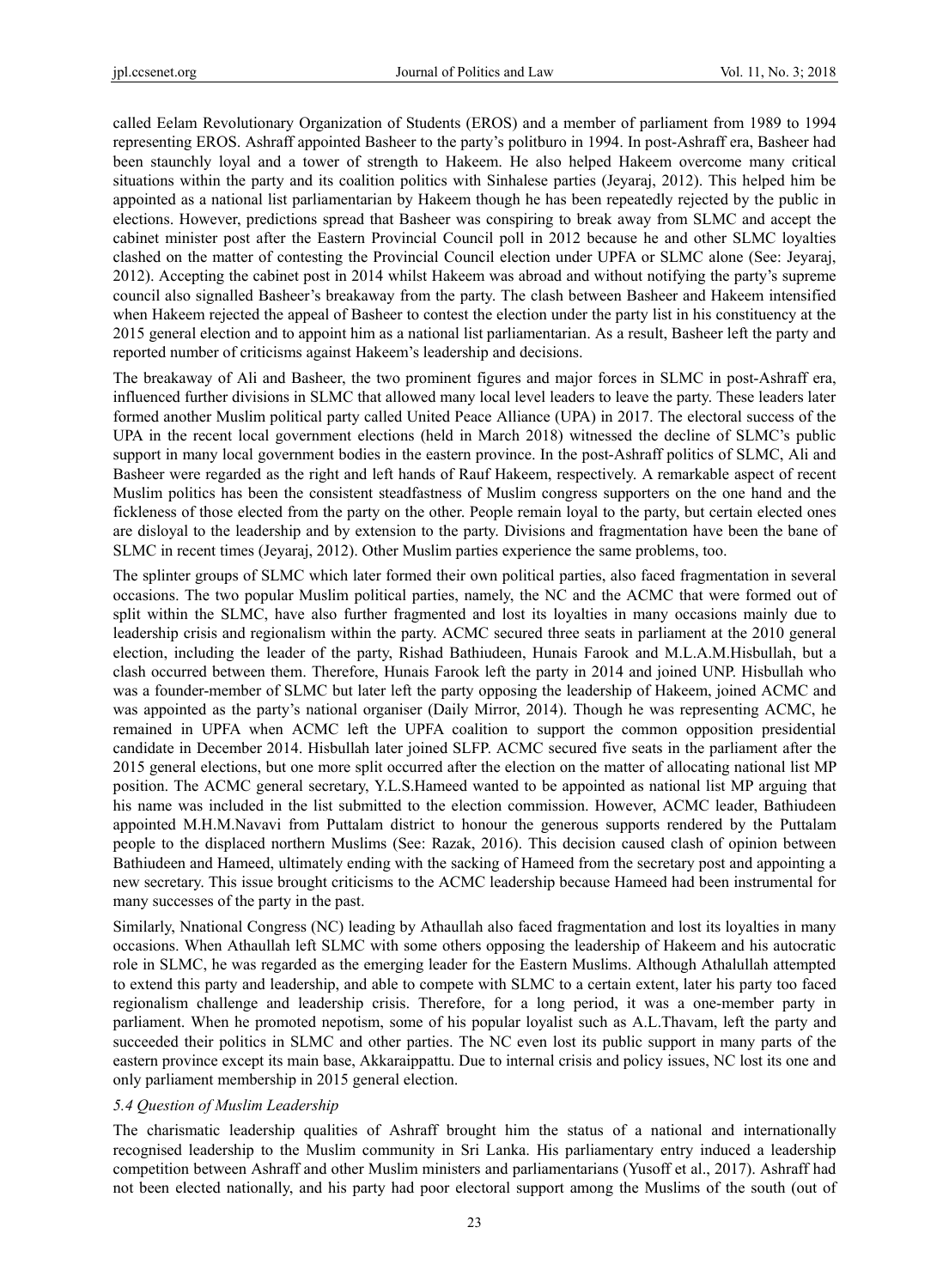north east). However, Ashraff was accepted as the national political leader of Sri Lankan Muslims among many Muslim representatives because of his distinct Muslim political party and genuine politics for Muslims. Ameerdeen (2006) pointed out that the emergence of SLMC under Ashraff's leadership challenged the established leadership structure among Muslims in Sri Lanka. However, his demise and leadership vacuum prompted to form many political parties and leaders among Muslims, but they hardly adopted the national leadership qualities. When considering their leaders, people expect honesty, reliability, trust worthiness, intelligence, personal character, free of criminal convictions and communication skills specially who can raise the issue in public, parliament and at international forums effectively and efficiently. However, leaders of these Muslim parties evidently failed to qualify on these leadership benchmarks. Similarly, though these leaders proclaimed that they lead Muslim parties based on Islamic principle, they poorly adopted the leadership qualities expressed in Islam, such as trustworthy, loyalty to agreements and concern on public money.

These Muslim leaders also failed to properly respond or united to advocate when Muslims faced serious issues, such as anti-Muslim religious campaigns and Muslims' concerns on political settlement. Similarly, patriotism of leaders of Muslims parties were also criticised by ethnic majorities and the national parties for their stance on national issues. In addition, most leaders of Muslim parties were criticised and suspected for corruptions deals they were involved under their ministries (See: Farook, 2016a). National parties and their leaders openly challenged certain Muslim leaders for their corruption deals, and some were investigated. Similarly, Muslim leaderships were also criticized due to personal matters and ethnical characters as leaders of Muslim parties functioning based on Islamic principles. Therefore, Muslim politics in post-Ashraff era lacked charismatic national leadership that was recognised and accepted nationally and internationally when Ashraff led SLMC. This ultimately questioned the identity and contribution of Muslim leaderships in matters concerned with Muslims and national issues. During peace process, there were debates and arguments among major actors of negotiation in recognizing Muslim leadership as to discuss the Muslims concerns. As a result, earlier peace talks and political settlement process were held without the due recognition and representation of Muslim leadership. With the wider fragmentation of Muslim politics in the recent past, ethnic majorities further questioned the Muslim leadership in many occasions.

### *5.5 Question of Muslim Representation*

The electoral victory of SLMC provided an identity to Muslim minority politics in Sri Lanka. Though Muslims were elected under major national or pro-Sinhalese parties and became prominent leaders and influential within and outside the cabinets and governments, they could not express the grievances of Muslim community and function independently. Muslim representatives elected under SLMC were viewed differently or as true or sole representatives of the Muslim community. However, Muslim representatives elected in Muslim parties or elected under major national parties during post-Ashraff era could not sign well and became dummies other parties. In most elections in this era, SLMC and other Muslim parties contested elections under UNP or SLFP or their coalition alliance, like PA, UNF or UPFA. Therefore, they could not symbolically or meaningfully represent the Muslim community although higher number of Muslims were elected to the national parliament and provincial councils representing Muslim parties. Muslims in north-eastern region have a strong feeling and attachment with SLMC and other Muslim parties as their own ethnic parties. Most of them like these parties' own symbols, particularly the tree symbol of SLMC. However, SLMC and other Muslims parties favoured to contest the elections under major national parties during post-Ashraff era which was argued as a strategy to obtain higher Muslim representations, but it challenged the uniqueness of Muslim's symbolic representation. Contesting elections under major national parties clearly indicated the lack of trust of Muslim leaders on the strength of their own party due to the fragmentation and loss of their own identity.

Given the ethno-religious-based symbolic representation, SLMC promoted an identity-based politics to the Muslim community in Sri Lanka. Muslims view that electing from SLMC is an identity for Muslim representatives. However, Muslim parties in post-Ashraff era rarely promoted identity politics by representing the Muslim community in their own parties. SLMC has progressively lost its symbolic representation in the national parliament and other representative bodies. Only one Muslim MP is currently (2018) at the parliament elected under SLMC's tree symbol. This strategy may help these parties make alliance and hold powerful portfolios, but it challenges Muslim representatives to voice for the Muslim community independently. Certain Muslim parties, particularly SLMC, failed to contest the elections in its own symbol but contested under a temporary symbol because of internal party crisis in certain periods, thereby challenging the symbolic and meaningful representation of Muslims.

There were huge oppositions against Muslim political parties for concealing their party symbol for the sake of coalition politics, but Muslim leaders failed to respect civil concerns. Therefore, Muslim parties surrendered to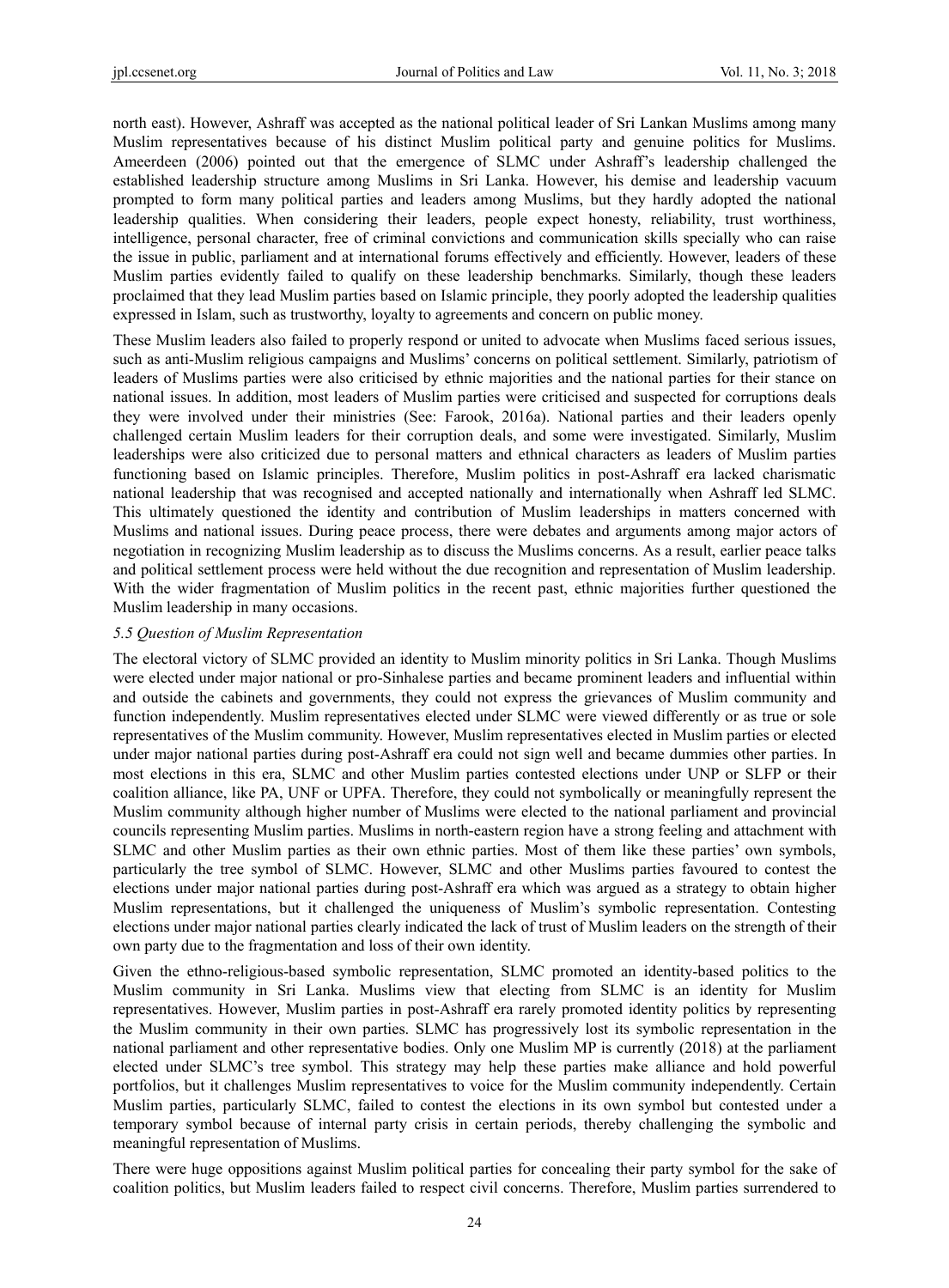the conditions and commands of major pro-Sinhalese parties that limited leaders of these Muslim parties from expressing their opinions and oppositions as well as from acting independently when issues affect the Muslim community. These Muslim representatives supported many policies, acts and laws of major pro-Sinhalese parties in the government though they were seriously affected the rights and interests of the Muslim community.

#### *5.6 Lack of a Long-Term Policies and Programmes for the Empowerment of Muslim Community*

Anyone can notice another trend of Muslim politics in post-Ashraff era, that is, the most active political parties, including small and ethnic parties, such as Janatha Vumukthi Peramuna (JVP) and Tamil National Alliance (TNA) release their electoral manifestos explaining their policies and programmes if they are elected to the parliament and form the government, even as a coalition party. But, such manifestos lack in Muslim politics. Almost all Muslim parties, including SLMC which has been maintaining a high representation at the national parliament, provincial councils and local government bodies avoid releasing their manifestos in any elections, including national level elections. Siddeek (2015a) questioned how these Muslims parties and leaders would deliver initiatives and implement sustainable development programmes for the empowerment of their community given the lack of credible policies and programmes. Therefore, Muslim voters face challenge to select their representative wisely. Several issues arise for Muslims in the regional and local levels, such as youth unemployment, poor education policies and lack of resources in schools, sky rocketing cost of living, deteriorating standard of living, poverty, land and colonisation problems, civil war-related displacement and resettlement issues, loss of political representation, irrigation problem as well as local economic and industrial development. These issues must be addressed and resolved properly through the electoral and coalition politics and politics of bargaining. However, most of these Muslim parties fail to bring about these issues into their political agendas and political agreements during elections and post-elections coalitions. They only show their keen interests on bargaining power positions and benefits for their families, friends and their inner circles. In the post-civil war context, political parties and leaders are focusing on political settlement process, however, Muslim parties have not clearly expressed their stances or policies on the matters of Muslims' accommodation in the post-war resettlement and development process. Also, they have not clearly proposed any concrete policy or plan for ethnic conflict resolution, particularly of accommodating Muslims within political power-sharing discourse and structure.

### *5.7 Lack of Collective Voice for Muslims' Concerns and Grievances*

When Ashraff led SLMC, it was identified as an institution voicing for Muslims and Muslim concerns within and outside of Sri Lanka. After his demise, all Muslim MPs and the Muslim ministers argue that they are voicing for Muslim community. However, when Muslim community faced challenges with regards to their rights and privileges, most of these Muslims leaders kept silent or avoided collectively voice for their community. Muslims expect sound voices from their leaders particularly on the matter of unallocated tsunami housing scheme in Nuraichcholai area in Akkaraippatthu, land issues of Muslim in many districts of the north-eastern region, settlements of ethnic majorities in traditional Muslim areas, and issues with regard to practicing Islamic principles and Muslim cultural identity. However, these Muslim parties and leaders rarely express their collective voice for these issues.

The resettlement of civil war-related displaced Muslims (of northern province in particular) and Muslims affected by the 2004 tsunami, have been challenging issues for Muslim community in the last two decades. The resettlement of northern Muslims who have been living in refugee camps and relocated villages for a quarter century is one of the areas that Muslim politicians failed to voice collectively (See: Yusoff, Sarjoon & Zain, 2018). When these Muslims were forcefully evicted, the government of that time was seriously fighting with the LTTE in the northern province, thus no plan and policy emerged for the return and permanent resettlement of these Muslims. But, whilst Ashraff was active in politics and in power, he initiated several projects to temporarily resettle these Muslims in relocated villages with basic amenities through his ministries.

With Ashraff's demise, northern Muslims resettlement became the marginalized subject in Muslim politics. However, whilst post-war governments were implementing resettlement schemes at the absence of civil war, SLMC or other Muslim parties or their leaders, except ACMC and its leader, did not propose any comprehensive plan for the permanent resettlement of these Muslims. When initiatives for the resettlement of these Muslims by ACMC leaders received huge criticisms and oppositions from nationalist forces among Sinhalese and from environmentalist groups, SLMC or other Muslim parties and their leaders neither supported ACMC leaders nor the northern Muslims (See: Yusoff et al., 2018).

The Muslim community was severely affected by the 2004 Asian tsunami, devastating their lives, residences and livelihoods. Their resettlement and permanent housing assistance were unsuccessful. Muslims living in the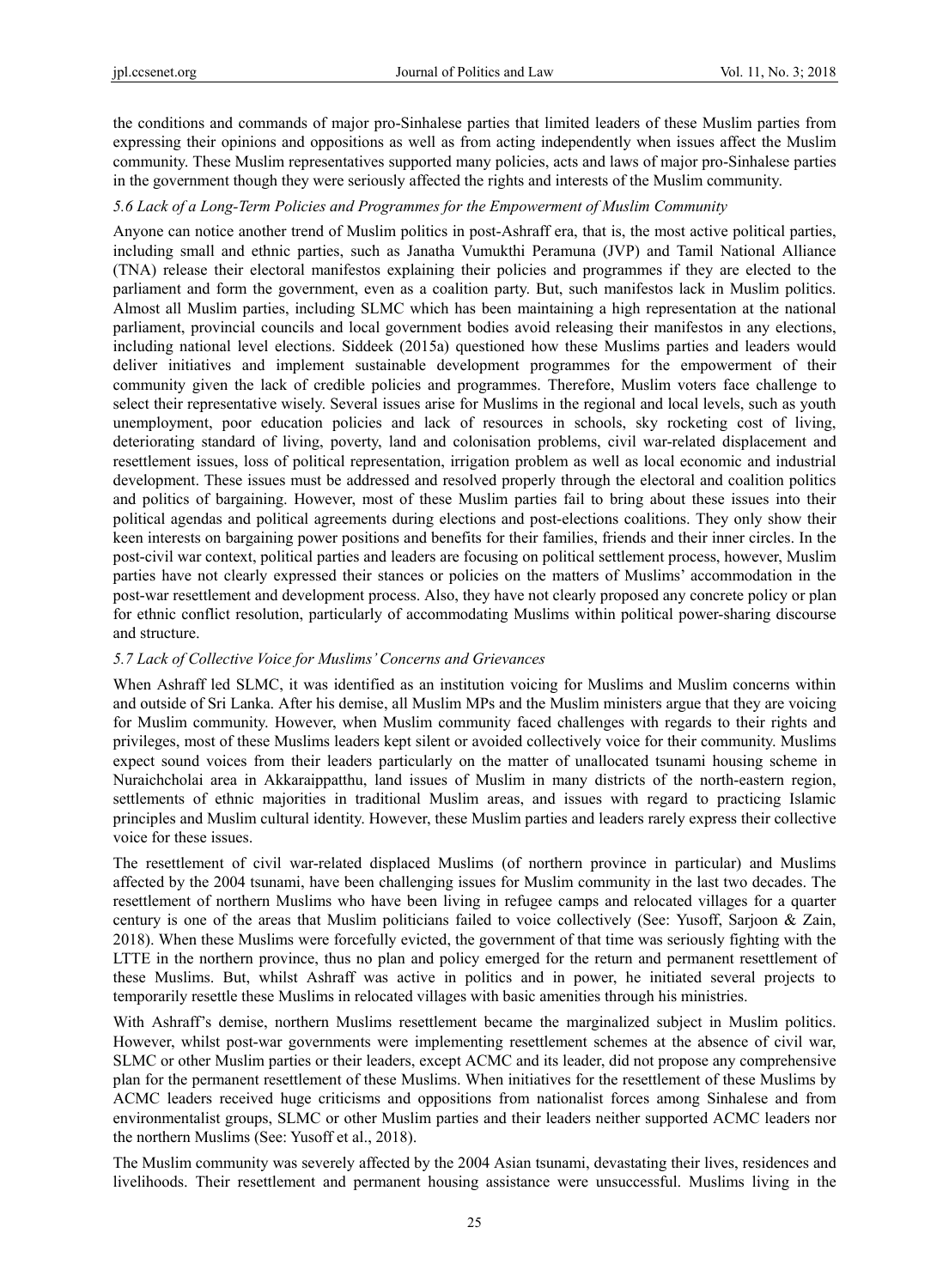coastal belt of Amparai district were highly victimised by the tsunami. Nearly 70 percent out of about 11,000 deaths were Muslims in this district. Most coastal belts of the Amparai district of about 100 km was seriously devastated. Hundreds of families are still living in temporary shelters, and Muslim parties have not proposed any comprehensive programme to rebuild permanent residences and livelihood facilities for these Muslims, though these parties have many loyalties and supporters in this district. Mrs. Ferial Ashraff, the leader of NUA and then Minister of Housing and Common Amenities facilitated for a permanent housing scheme for the Muslim victims in the Amparai district with the financial support of Saudi government. Under this scheme, nearly 750 houses with other basic amenities were built in Nuraichcholai area in the Akkaraippatthu Divisional Secretariat division. However, at the end of construction, the supreme court ordered to stop issuing these houses to only Muslims but to all ethnic groups. Neither Muslim parties nor their leaders justified or clarified the background of the housing schemes and convinced relevant government authorities to allocate these houses for Muslim victims. For 12 years, these houses are abundant without maintenance and are undistributed to the victims (See Yusoff, Sarjoon, Hussin, 2016; Farook, 2013). This situation shows the lack of unity and collective responsibility of Muslim parties in resolving urgent and basic issues of Muslim community.

Muslims in many parts of the north-eastern region are facing several administrative issues in accessing public services, particularly at district secretariats, district level government departments and divisional administrative units. The domination of Sinhala language as well as Sinhalese bureaucrats and related issues cause several issues in the public administration and public service delivery. In Trincomalee and Amparai, Muslims form majority of the district's population, but the two districts continue to be administered by Sinhalese bureaucrats with the full domination of Sinhala language. The condition is worst in Amparai district in which no Tamil-speaking or Muslim district secretary is appointed out of the 23 appointed from the formation of the district in 1961 (Sarjoon, Yusoff, Hussin, & Awang, 2015). This condition has prompted Muslims to call for a separate district administration for their area in the form of a new administrative district. In post-Ashraff era, SLMC has been advocating for this proposed district for the last two decades and became the main political demand of the party. However, though SLMC had many occasions, it failed to utilise them to establish the proposed district using its politics of bargaining and coalition making (Yusoff & Sarjoon, 2016). None of the other Muslim parties supported or advocated the establishment of this proposed administrative district in post-Ashraff era. SLMC also uses this Kalmunai district demand only as an electoral weapon to cheat voters and to gain political patronage in electoral politics (Yusoff & Sarjoon, 2016).

One of the areas that Muslim political parties failed to collectively express their concerns and present their comprehensive proposal is the electoral and constitutional reform process. Governments in the post-war era attempted to reform the electoral system and to present a political settlement scheme by altering the existing constitution in many ways. Many parliamentary committees and commissions were formed in this regard. Although many leaders and representatives of Muslim parties represented these committees and commissions, their contributions were limited and un-noted. No collective forum existed among these Muslims parties and leaders to voice their community issues and grievances in an organised manner. Few proposals were presented on behalf of Muslims but those were individual parties' proposals which were neither consulted nor discussed with other parties and civil society institutions.

With the end of civil war by defeating LTTE in 2009, Rajapaksa regime easily allowed the predominance of ethno-religious nationalist forces among Sinhalese. These forces reconceptualised the Sinhala-Buddhist hegemony arguing that Sri Lanka is a Sinhalese-Buddhist country in which no room for other ethno-religious groups is allowed on an equal manner. These forces opposed the existence and practice of other religions in the country. Accordingly, they mainly targeted Muslims and Islam in the post-war era by attacking the places of Islamic worships and teaching, such as mosques, madrasas and shrines, and questioning the practice of several Islamic fundamentals, such as *halal*, Islamic Shariya and Islamic cultural attires. The anti-Muslim sentiment and violence negatively influenced the religious practice of Muslims and their socio-economic and livelihood activities in many ways (See: Yusoff & Sarjoon, 2017; Sarjoon, Yusoff and Hussin, 2016). Public, critics and researchers pointed out that these anti-Muslim sentiment and violence were politically motivated. However, throughout the post-civil war era, almost all Muslim leaders were with the government and silently supported the inability of government authorities to keep the Muslim community safe from the target of anti-Muslim forces (Farook, 2014). These Muslim leaders rarely voiced for the grievances of Muslims or opposed violent forces. Huge demands and opinions arose among Muslims urging Muslim leaders to withdraw their supports to the regime, but Muslim leaders still supported the regime till they disagree with their refused due shares.

Though Muslim parties and their leaders had many opportunities to materialise or accommodate all Muslim demands, concerns and grievances through their coalition politics, they failed due to their inter-party leadership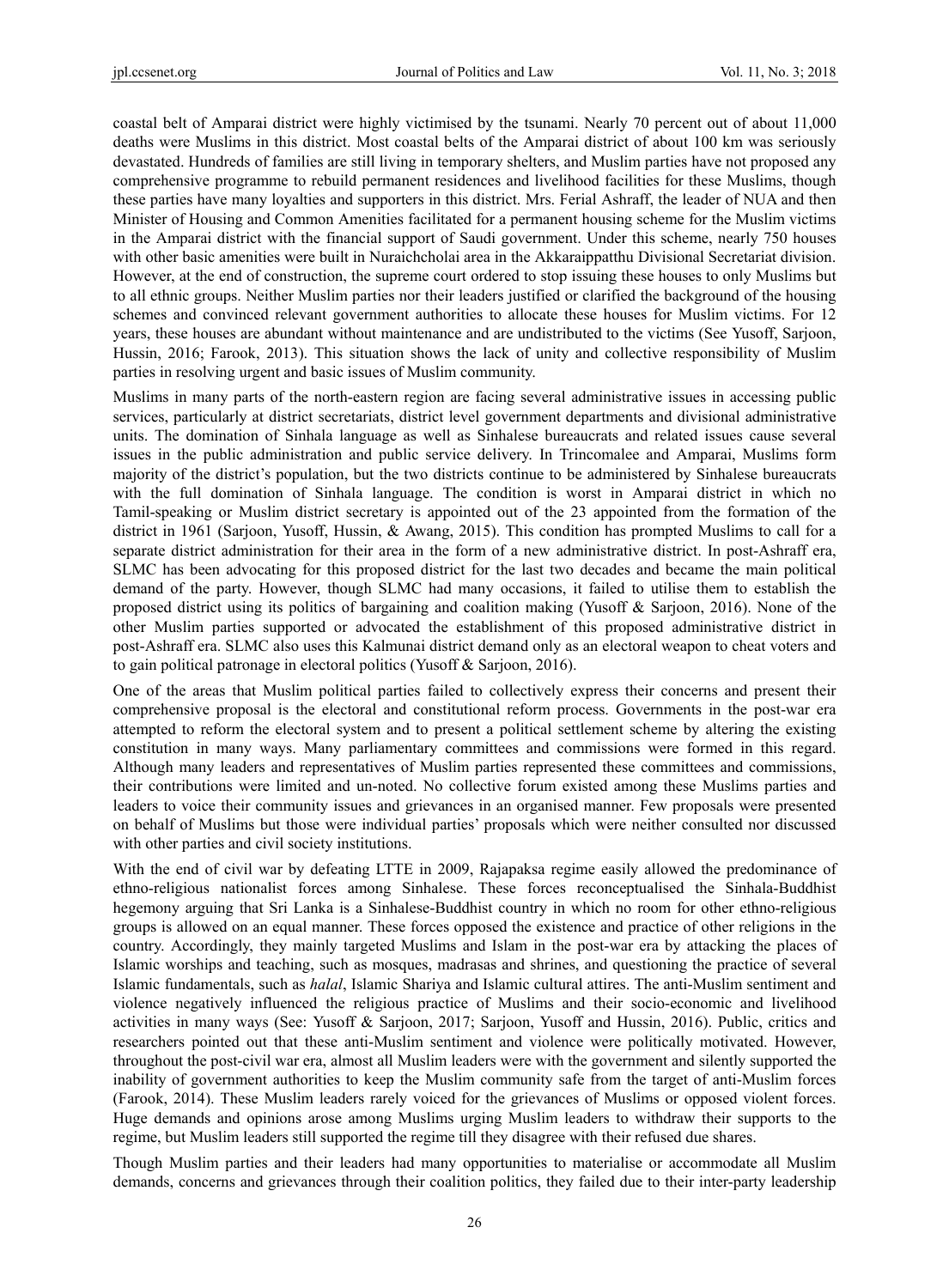crisis, lack of unity, fragmentation and opportunistic politics among these parties. Rauff (2013) identified the leader of SLMC the major reason for the vulnerable position of Muslims and their continued grievances in post-Ashraff era. He added that Hakeem has also been a powerful member at the cabinet of virtually every successive government after Ashraff. Unfortunately, he never used all politically important opportunities to address Muslims' issues or represent their interests appropriately. Instead, he repeatedly substantiated his ill-equipped leadership in representing his community on all occasions (Rauff, 2013). For other Muslim parties and their leaders, several opportunities existed to put forward Muslim concerns and grievances when they supported governments in making crucial decisions, laws and constitutional amendments or signed for electoral coalition agreements. Unfortunately, they concerned mostly about cabinet portfolios and other powerful positions for them and their party stalwarts.

#### *5.8 Question of Muslims' Autonomy Concerns in Political Settlement*

Tamils' demands for regional autonomy or self-rule influenced the formation of SLMC and its active ethnic politics. Responding to Tamils' demands, thus Muslims bargained for regional autonomy for the Muslim community living particularly in the north-eastern region (See: Yusoff, Hussin & Sarjoon, 2014; Sarjoon 2011; Uyangoda, 2010; Mohideen, 2006; Mohideen, 2002). The formation of SLMC in 1986 was a key development in the Muslim mobilisation for regional autonomy (Knoerzer, 1988). Ashraff and SLMC continued to advocate for the Muslim predominant autonomous political unit on a non-contiguous basis if northern and eastern provinces were to be merged as one unit of power-sharing to resolve the ethnic conflict in Sri Lanka.

In post-Ashraff era, the advocacy for Muslim autonomy progressively declined, and almost all Muslim parties (except SLMC to a certain extent) were silent on the matter of Muslim autonomy. Muslim parties never ever collectively advocated and proposed any proposal for autonomy arrangement for Muslims in the power-sharing arrangement. In this era, SLMC or any Muslim party did not show its clear stance on the matter of establishing an autonomous political unit for Muslims as a mechanism to accommodate Muslim concerns in political settlement. These parties were happy with the government decision of sharing central power to provinces. SLMC only reminds about its long-term autonomy demand during election periods. Until the eastern province was merged with the northern province, Muslims had no opportunity or means to control the provincial politics and administration but were controlled by ethnic majorities. However, these Muslim parties failed to use opportunities to control or experience the political autonomy in the Eastern Provincial Council after it was demerged from the northern province and empowered with representative politics.

Particularly, during and after the Eastern Provincial Council elections held in 2008 and 2012, high opportunities for Muslims were available to secure high representation and to control the provincial government. The demerger of the northern and eastern provinces, in fact, permanently paved ways for Muslims in the eastern province to influence the provincial administration and governance. Huge demands emerged from civil society to form Muslim political alliance in two elections, but Muslim parties failed due to leadership crisis and power domination between them. Muslims form the decisive majority in the population of eastern province, thus if all Muslim parties united and contested the elections under a common symbol, then they could have easily controlled the provincial government. In these two elections, SLMC, the major Muslim party that has been advocating for Muslim autonomous unit for nearly three decades, had not taken any positive step to unite all Muslim political parties to contest elections and to control governance and administration of Eastern Provincial Council.

## **6. Discussion**

The formation of SLMC and its district form of communal politics strengthened the Muslim politics in different ways. SLMC under Ashraff's leadership opened a new era in Sri Lankan Muslim politics. SLMC rose as the third force in national politics with the capability of influencing central governments. It provided symbolic and meaningful representation to the Muslim community. It articulated the interests and rights of Muslims and spoke against the victimisation and marginalisation of Muslims caused by ethnic politics, ethnic conflict and the peace process. Ashraff's leadership and his new brand of politics challenged the politics of traditional political parties, and earlier Muslim leaders. Ashraff publicly claimed that SLMC has emerged as the 'king-maker' and without its support, the government could not be formed (Farook, 2014). However, his brand of politics and his bold speeches brought him and his politics more critics and opponents. Many Sinhalese leaders within and outside the government criticised the speeches and the demands of Ashraff. Therefore, the influence of Ashraff and SLMC in national politics received huge criticisms and oppositions from ethnic majorities, and they undermined Muslims' district politics in different ways, including making splits and fragmentation within SLMC. Although they were expecting opportunities, the sudden demise of Ashraff easily gave rooms for ethnic majorities,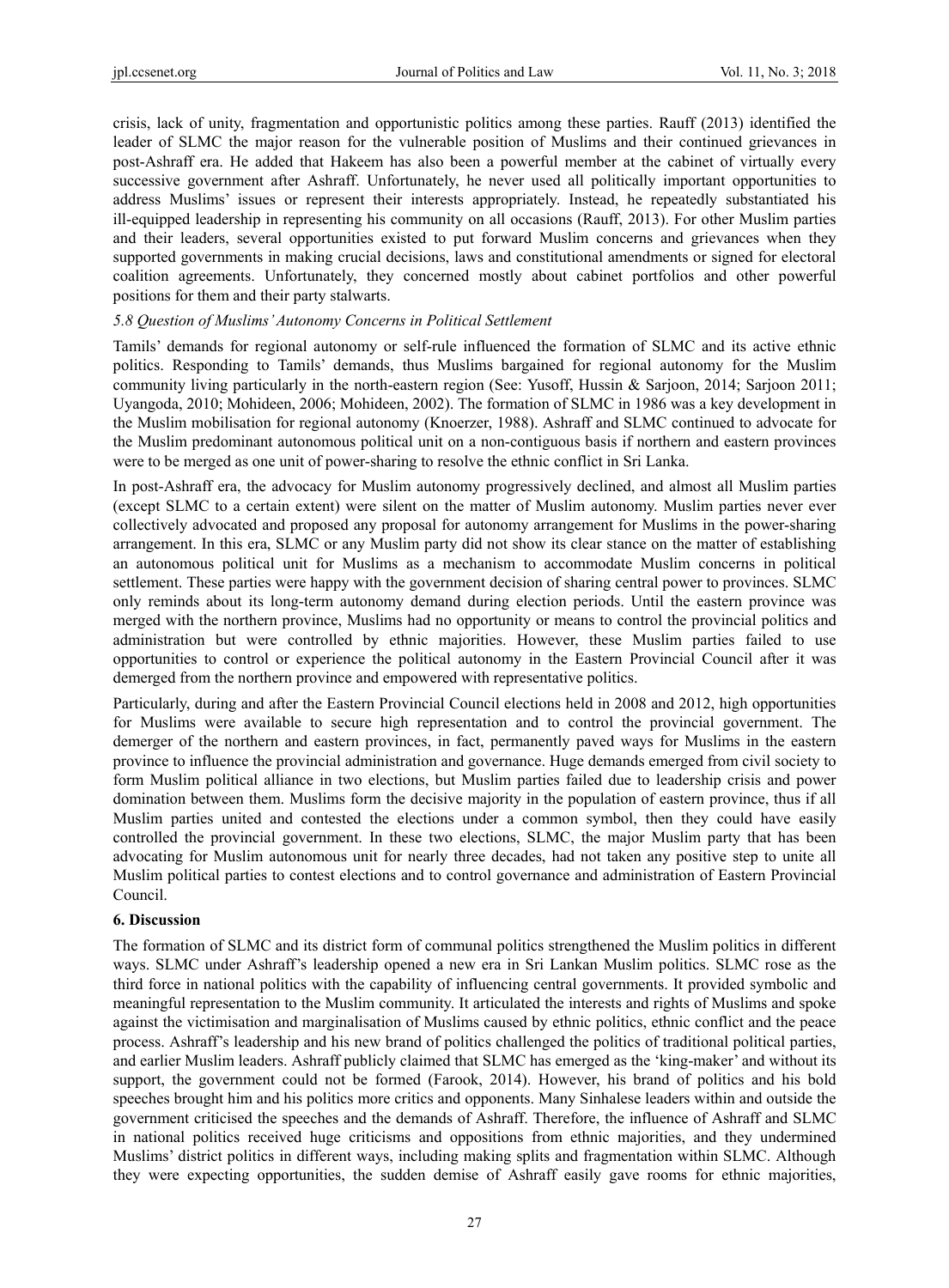political parties and forces representing them to group SLMC loyalties and create leadership competition.

Many SLMC loyalties argued that President Chandrika Kumaratunga exploited the confusion in SLMC to her own advantage by making Ferial Ashraff a minister while leading NUA (Farook, 2014). As Hakeem and Ferial Ashraff were in the same cabinet which was new to SLMC's policy of sole or single leadership, an invisible power struggle brewed between the two wings (Hakeem and Ferial), causing further divisions and much disillusionment among party members. Ferial Ashraff evidently extended her support to PA to form a government when President Kumaratunga met her personally, surprising the other wing of SLMC, after the 2000 general election. The continued electoral success of SLMC in the absence of Ashraff challenged Sinhalese leaders who thought only Ashraff was their threat. They later found that the party's policy was also a threat, thereby leading them to further intervene and make splits within the party. Further splits were promoted for the sake of authoritative positions and cabinet portfolios, particularly during the Rajapaksa regime (2005-2014) in all Muslim parties.

Fragmented and weak positions of Muslim political parties as well as their role in Muslim and national politics automatically raise a question whether Muslim parties should change their political direction and path. To strengthen Muslim politics, many argue that Muslim parties should revise their party structure, constitutions, missions and visions as well as the paths to achieve them. Ali (2013) claimed that Sri Lanka's Muslims are at an unprecedented and ominous crossroads. The community is faced with an existential threat at the hands of an increasingly militant Buddhist majority, whereas the nation's Muslim parliamentarians appear to be more powerless and mute than at any time since 1947. In the face of increasing violence against Muslims' businesses, mosques, madrassas and lives, Ali further argued that Muslim community desperately needs a change of political strategy if they are to live as citizens, equal in status to all their compatriots. That strategy must be devised by an enlightened leadership working in collaboration with the silenced majority (See Ali, 2013). Therefore, the community must change its attitude towards domestic politics as a first step.

Muslims must advocate for citizenship rights that are common to all Sri Lankans rather than promote and advocate for ethno-centric rights and demands. Proposing ethnic and rights-based demands and alternatives would have been possible during ethnic conflict and civil war. However, in a post-war context in which the war was succeeded with the defeat of minority demands and forces, Muslim political parties and community must advocate for the proper implementation of general laws that should ensure the rights of all ethnic groups rather than Muslims demanding for their special rights and specific political autonomous arrangement in political settlement.

In fact, there are debates and arguments among Sinhalese and their politicians questioning the patriotism and promoting and protecting national interests of Muslim leaders because of their intense communal party politics. Therefore, in the post-civil war context, all Muslim leaders must show their patriotism and commitment to safeguard the country's long-protected heritage and image. In the history of Sri Lanka, Muslim leaders are remembered as patriotic leaders. However, during and after the civil war, Muslim leaders who were critics of government decisions that opposed the interests of the Muslim community, or those who advocated the rights of Muslims and minorities were labelled as promoting communal politics and separatist demands. Oppositions and criticisms for communal politics have increased with the defeat of terrorism and the end civil war. As strongest supporters of defeating terrorism in the country, Muslim parties and their leaders have the responsibility of strengthening ethnic reconciliation, ethnic cohesion and national integration in the country.

Muslim community in the country is in a vulnerable position in terms of socio-cultural, economic and political spheres. They face huge challenges to empower or enhance them in all spheres. Despite being a neutral party to the ethnic conflict and civil war, Muslims of the north-eastern region were severely affected by civil war and are vulnerable in the accommodation of post-war development and political settlement. They are the major target of post-war nationalism, religious hatred and violence. Therefore, an uncertain future has been created for Muslim community in Sri Lanka. Muslim leaders and politicians of SLMC and other Muslim parties are responsible for uniting Muslim political forces and actively advocating for concerns, grievances, rights and privileges of Muslim community and their bright political future whilst maintaining harmonious relations with other communities and political forces.

# *6.1 Uniting Muslim Parties Under a Common Umbrella*

Alternatively, Muslim politicians must think about unification of Muslim political forces. They can come under one united Muslim front to voice for Muslims and to contest future elections under a common symbol like TNA even if each splinter group wants to keep their party and symbol. Unity may give them more representations which can strengthen the bargaining power of Muslim politics at national, regional and local levels. These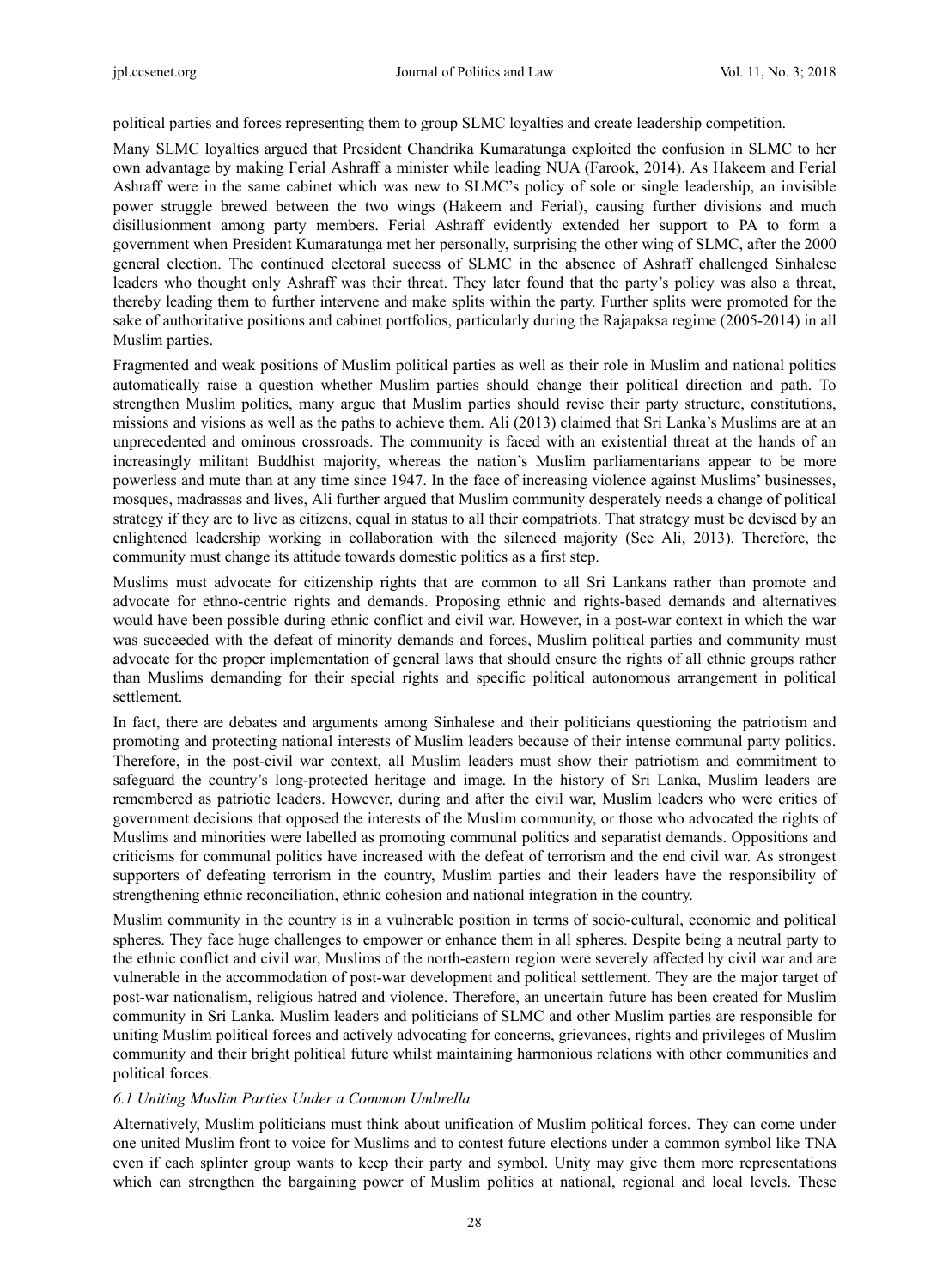Muslim parties align with different coalitions in elections, thus they sometimes lose due Muslim representations. They cannot demand much from major parties in certain cases. Contesting elections under a common Muslim front may reduce their dependency on major political parties and enhance their bargaining power even if they want to bargain for portfolios and high-profile positions. However, Siddeek (2015b) argued that obstacles may appear for such a move from elements with vested interest in dividing the Muslims. The success of uniting Muslim parties depends on how they overcome those obstacles. Therefore, Muslim parties should develop a clear vision and objectives for the sake of community and strategies as well as policies and programmes to achieve them.

Uniting Muslim parties may possibly help restore the identity and symbol of parties, and they no longer have to embrace the symbol and policies of other parties for the sake of contesting and winning future elections. This unity can rebuild the trust of Muslim parties which have considerably lost now. It can also clear the bad image the Sinhala leadership may have about SLMC and its splinter groups or other Muslim parties that they can be bought over for portfolios and positions anytime (Siddeek, 2015b).

The responsibility for the prevailing fragmentation and internal crises, including leadership rivalry among Muslim parties is entirely depends on the leaders of such political parties and religious leaders who should guide or provide guidelines for solving community problems. They must take necessary positive roles to unite Muslim political forces under a common platform to ensure renewed brand (identity) of politics and utmost possible Muslim representation, as well as to influence national politics particularly in governance. They must also take a possible initiative to resolve internal crises in terms of regionalism and personalities among Muslim parties. Continuous negligence can further induce fragmentation within all parties.

#### *6.2 Change within SLMC*

SLMC, as a mother party and major party that receives the highest public mandate, must be reformed and restructured internally to the interest of the Muslim community. Siddeek (2015b) argued that many SLMC activists and Muslims firmly believe that the decision-making process of SLMC must be democratised in respect of appointment of office bearers, including the position of party leaders, selecting candidates for elections and selecting national list MPs. If the change in the process can be made, then it may also pave the way for SLMC splinter group leaders and founder-members, including intellectuals, professionals and academics to come back and unite under one umbrella party and work for the common cause of the Muslim community. This unification may also help expand Muslims' future representation countrywide, particularly in the districts where Muslims form second and third majorities.

Many Muslims commonly believe that certain party activists left SLMC and formed their own parties because they could not resist the leadership as well as their disagreement to the selection of leader and his decisions which were against community wishes and were not in the best interest of the party. Therefore, the leadership contest must also be democratised, and opportunities must be given to other aspirants to contest the position. Ali (2017) argued that SLMC launched its political campaign with the religious slogan 'Allahu Akbar' and resolved to fight for and win the rights of Muslims. Nowhere in its party manifesto the party leaders spelt out what those unique rights are for which they fight for and how many of those mysterious rights have the party won for the community so far. Instead, corruption, nepotism, regionalism and personal animosities have become the bane of this party, and its narrow ethnic image and reckless religious sloganeering have added fuel to the communal fire in the country. Therefore, SLMC must urgently reshape its vision and mission and the ways of achieving them. Similarly, other Muslim parties must also reform their party structures and constitutions allowing additional reforms particularly focusing on decentralising powers and positions within the party to promote democratic and nationalistic ideas.

It is worth noting that the power-structure within the party influenced SLMC's fragmentation and splits in post-Ashraff era. According to Aman, the one and only son of SLMC's founder, Ashraff, the fragmentation of SLMC is a direct result of a seizure of power that took place after the demise of Ashraff and over the course of the following years that gradually evolved into a carefully planned process of consolidation of the same power (Jeyaraj, 2017). Aman further argued that the constitution of SLMC has been doctored on numerous instances in the last 17 years as a preventive measure taken by parties with vested interests to ensure the absolute preservation of the current leadership and the office bearers who are in line with that leadership's political ambitions. Any form of dissent or difference in opinion has resulted in severe persecution or near instant expulsion from the party. This leadership has led to a repetitious lack of confidence in SLMC and to the emergence of new Muslim political entities (Jeyaraj, 2017). Therefore, urgent reform in the power-structure and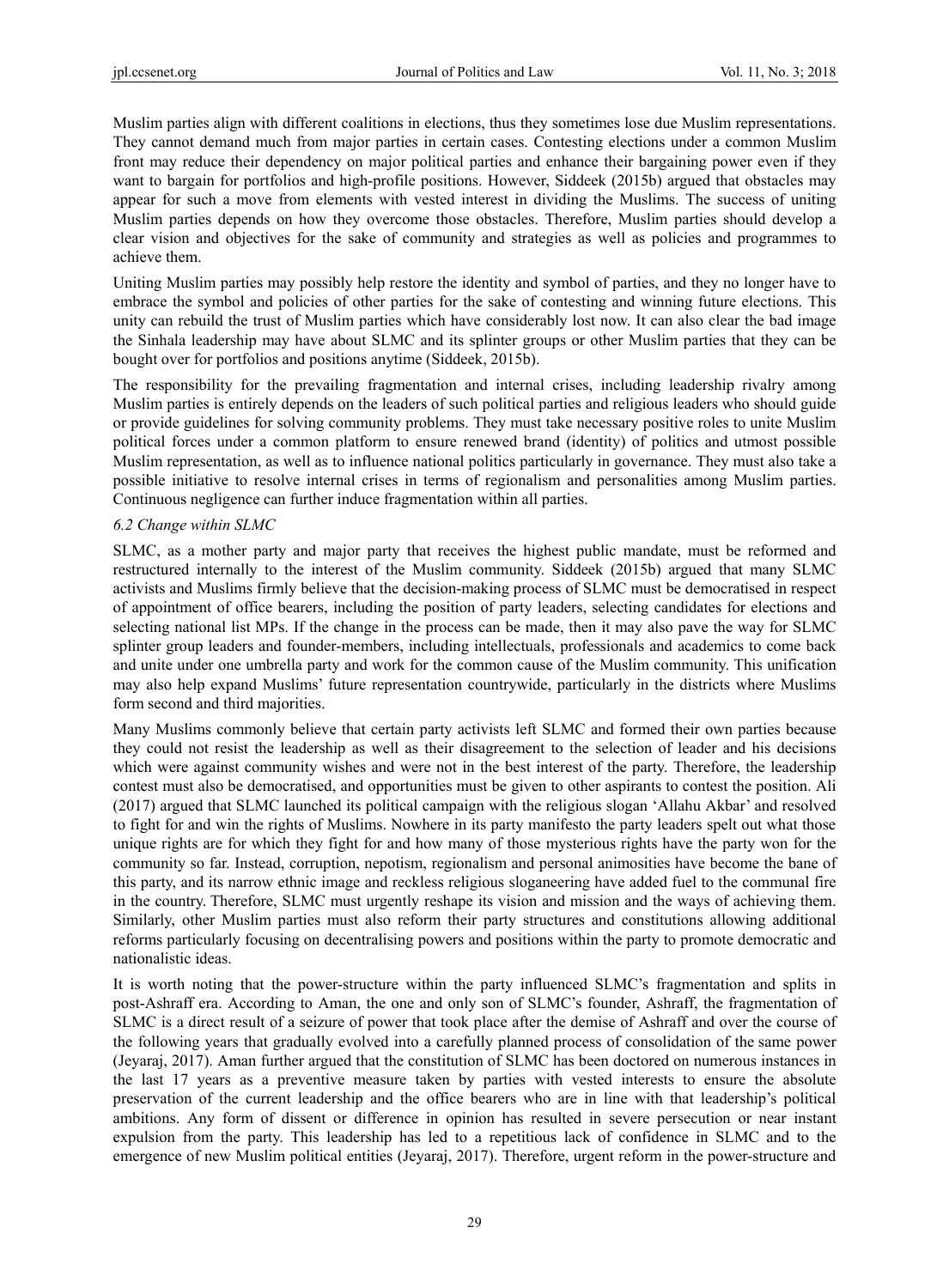other areas in Muslim parties is a must for making Muslim parties more democratic and to attract the attention of Muslims and other ethnic groups.

'United we stand and divided we fall' is an age-old mantra that was always remembered by Ashraff. Until he led the party, he tried to unite all or avoided divisions within the party loyalties though many confronted with his leadership and autocracy within the party structure and later left the party. However, the mantra is too difficult to put into practice in SLMC and Muslim politics in post-Ashraff era. SLMC and other Muslim parties have their ultimate supporters from the eastern province, thus leaders and the supreme council of these parties must consider the specific concerns and opinions of eastern Muslims in their political transformation.

#### **7. Conclusion**

In the history of Sri Lanka, Muslims continued to live harmoniously with ethnic majorities, the Sinhalese and the Tamils. Similarly, the politics of traditional Muslims was also viewed as neutral and patriotic. This tradition continued even in the post-independent era. Muslim leaders' politics of pragmatism helped them be aligned with the two major national parties, UNP and SLFP. Therefore, Muslim leaders still managed to contain the hatred towards the community despite the rising chauvinism and sporadic anti-Muslim attacks. But, the intense ethnic conflict and civil war together with extreme ethnic politics of Sinhalese and Tamils induced Muslims to feel the need for their own political force and voice to highlight their grievances and ensure their rights. Thus, a vacuum arose in the Muslim political leadership which was cleverly exploited by late Ashraff who was then running from party to party in search of a platform to start his own party, SLMC in 1986. In subsequent years particularly from 1994, SLMC began to play a decisive role in forming governments. Ashraff and his party voiced grievances of Muslims and advocated for their rights, privileges and due shares in resource allocation and in local development. The distinct brand of Muslim politics of SLMC under Ashraff antagonised the leaders of ethnic majorities, thereby labelling it as an extreme version of ethno-religious politics. They were fed up of yielding to Ashraff's demands, thus exploited the opportunity to suit their own agendas.

The sudden demise of the SLMC founder-leader, Ashraff progressively caused splits and fragmentation not only in SLMC but also in Muslim politics in Sri Lanka. With the fragmentation of SLMC, many Muslim parties were formed, opposing one another. It further allowed for two-polar politics and alliance-making of Muslim parties, but fragmentation in Muslim politics negatively influenced the rights and privileges, representation, identity and socio-economic status of the Muslim community in post-Ashraff era. The fragmentation also challenged the bargaining power of Muslim politics. In post-Ashraff era, particularly in the post-civil war context, Sri Lankan Muslim community went through its worst ever political and leadership crisis which placed the community in a precariously helpless situation. Many local and foreign forces secretly worked against Muslims behind the divisions and fragmentations within the Muslim community and their politics.

All Muslim political parties are now following a policy of supporting Sinhalese leaders and they aim positions and perks rather than focusing on the benefits of their Muslim community. When regimes attempt to undermine the democratic principles and governance in the country, all these Muslim parties give their strong support despite criticisms and oppositions for their acts. Surrendering to major Sinhalese parties and their regimes help Muslim parties and leaders secure their power position but put the Muslim community aside vulnerable to practice and experience their rights and privilege. In the post-civil war context, Muslim community became the highest target of anti-minority sentiments and violence imposed by radical religious cum nationalist forces among Sinhalese. However, Muslim leaderships or parties hardly expressed their collective voice for the Muslim community.

Development or change occur in politics of other communities at national and community levels, thus Muslim leaders and community should also think about national change in their brand of politics in a plural societal context. Muslim political parties and forces must unite to collectively advocate for the interests and rights of the Muslim community without challenging the national interests and territorial integrity of the country. Politics for self-rule and autonomy or even the identity-based politics of ethnic minorities is a failed history in Sri Lanka. Therefore, Muslim leaders must transform their ethno-religious identity-based politics into a national level brand of politics, considering the new development occurring among ethnic majorities in the country and by leaning on lessons from the recent history.

### **References**

- Ali, A. (2013). Sri Lanka's Muslims: the end of the road. *Colombo Telegraph*. Retrieved from https://www.colombotelegraph.com/index.php/sri-lankas-muslims-the-end-of-the-road/
- Ali, A. (2017). Ineffectual leadership, corrupt politics and persisting problems in Muslims Sri Lanka. *Colombo*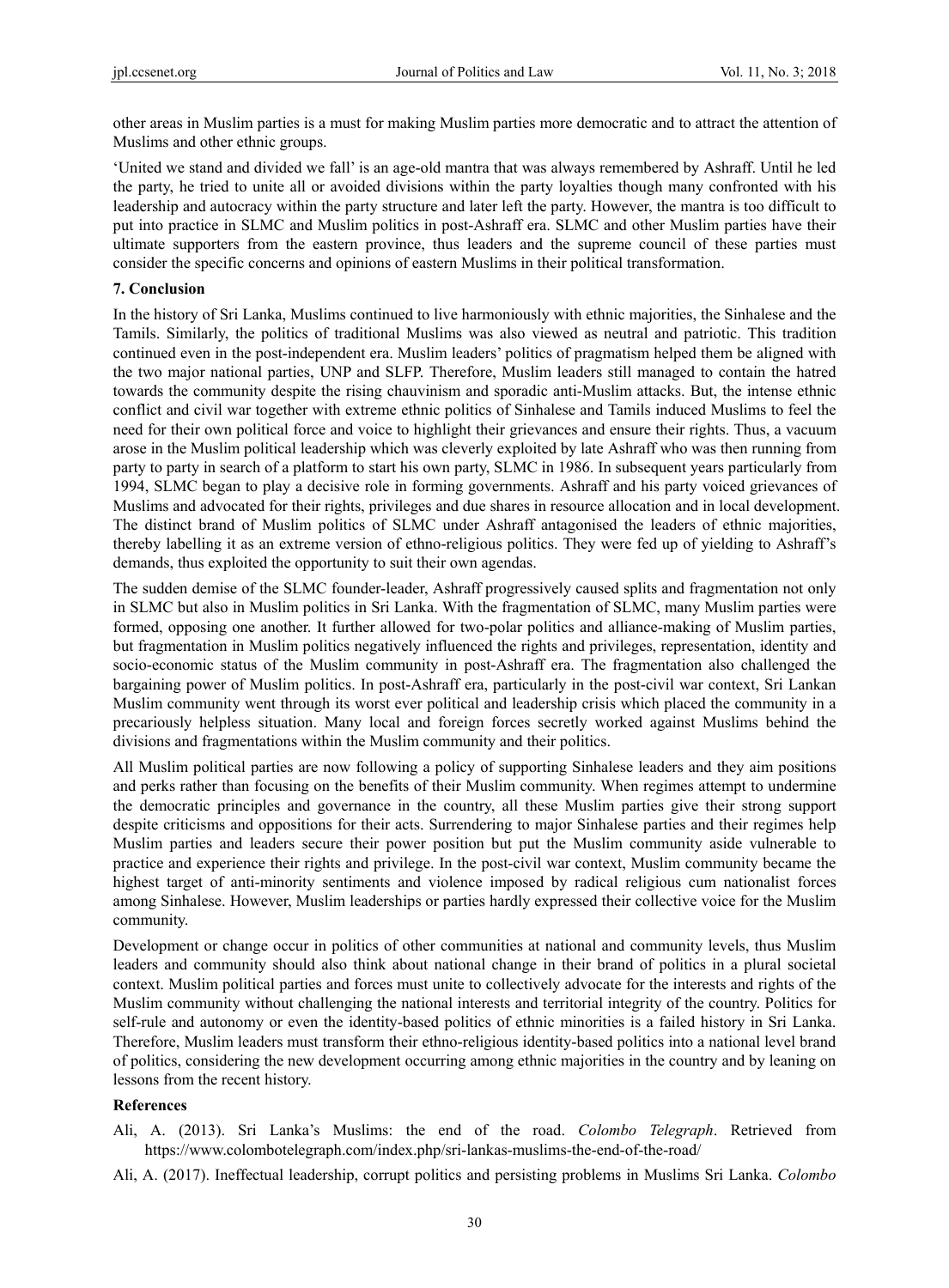**Telegraph. Retrieved** *Retrieved Retrieved Retrieved Retrieved Retrieved Retrieved Retrieved Retrieved Retrieved Retrieved Retrieved Retrieved Retrieved Retrieved*

https://www.colombotelegraph.com/index.php/ineffectual-leadership-corrupt-politics-persisting-problems-i n-muslim-sri-lanka/

Ameerdeen, V. (2006). *Ethnic politics of Muslims in Sri Lanka*. Kandy. Center for Minority Studies.

Balachandran, P. K. (2016). Sri Lanka Muslim Congress funder rebels against party. *The New Indian Express.* 20 March. The contract of the contract of the Retrieved from the contract of the contract of the contract of the contract of the contract of the contract of the contract of the contract of the contract of the contract of the http://www.newindianexpress.com/world/Sri-Lanka-Muslim-Congress-Founder-Rebels-Against-Party/2016

/03/20/article3337517.ece

- Bustø, M. (2007). Politics of a second largest minority or the fragmentation of Sri Lankan Muslim politics after year 2000. (Unpublished master thesis). Institute for Political Science, University of Oslo, Oslo, Norway.
- Cader, M. L. A. (1999). *The tenth general election of Sri Lanka the Muslim perspective*. Peradeniya: Sri Lanka Political Research Society.
- Daily Mirror. (2014). Rishad's party splits; Hisbullah remains with MR. *Daily Mirror*. 23 December. Retrieved from http://www.dailymirror.lk/59621/rishad-s-party-splits-hizbullah-remains-with-mr
- Farook, L. (2013). Sufferings of Muslim tsunami victims. nine years later today. *The Colombo Telegraph*. Retrieved that the contract of the contract of the contract of the contract of the contract of the contract of the contract of the contract of the contract of the contract of the contract of the contract of the contract of

https://www.colombotelegraph.com/index.php/sufferings-of-muslim-tsunami-victims-nine-years-later-today

- Farook, L. (2014). Sri Lanka: SLMC-liability on the Muslim community-time to dissolve and stop represent Muslims. *Sri Lanka Guardian.* Retrieved from http://www.srilankaguardian.org/2014/12/sri-lanka-slmc-liability-on-muslim.html
- Farook, L. (2016). Political and religious leadership crisis of Sri Lankan minority. Retrieved from http://www.dailymirror.lk/114191/Political-and-religious-leadership-crisis-of-a-Sri-Lankan-minority
- Farook, L. (2016). Where is Muslim leadership? *The Sunday Observer*. 21 February. Retrieved from http://www.sundayobserver.lk/2016/02/21/spe-tho-01.asp
- Gunatilleke, N. (2004). Unity, peace and development our goals Democratic Unity Alliance. *Daily News.* 17 June. The contract of the settlement of the settlement of the settlement of the settlement of the settlement of the settlement of the settlement of the settlement of the settlement of the settlement of the settlement of th

https://web.archive.org/web/20041211172605/http://www.dailynews.lk/2004/06/17/pol06.html

- Jeyaraj, D. B. S. (2004). Hakeem fight last-ditch battle in Amparai. *The Sunday Leader*. 29th February. Retrieved from http://www.thesundayleader.lk/archive/20040229/issues-more.htm
- Jeyaraj, D. B. S. (2012). Segu Dawood saga: another split in the Muslim Congress?. Retrieved from http://dbsjeyaraj.com/dbsj/archives/9912
- Jeyaraj, D. B. S. (2016). Remembering M.H.M.Ashraff the legendary leader of the Muslim Congress on his 16<sup>th</sup> death anniversary. Retrieved from http://dbsjeyaraj.com/dbsj/archives/43109
- Jeyaraj, D. B. S. (2017). Muslim Congress founder's son Aman Ashraff speaks out against SLMC. *Daily Mirror.* 09 December. Retrieved from http://www.dailymirror.lk/article/Muslim-Congress-Founder-s-Son-Aman-Ashraff-Speaks-Out-Against-SL MC-141889.html
- Knoerzer, S. (1998). Transformation of Muslim political identity. In M. Thiruckelvam, & C. S. Dattathreya (Eds.), *Culture and politics of identity in Sri Lanka* (pp. 136-167). Colombo: International Center for Ethnic Studies.
- McGilvray, D. B., & Raheem, M. (2007). *Muslim perspectives on the Sri Lankan conflict*. Washington D.C: East-West Center.
- Mohideen, M. I. M. (2002). *The Need for power-sharing arrangements for the Muslims in the north-eastern Sri Lanka*. Colombo: (author's publication).
- Mohideen, M. I. M. (2006). Sri Lanka peace process and the Muslim question. In R. Rupesinghe (Ed.), *Negotiation peace in Sri Lanka (Part Two)* (pp. 305-329). Colombo: Foundation for Co-Existence.
- Rauff, S. A. (2013). Sri Lanka Muslim Congress: a failed leadership of hapless community. *Colombo Telegraph.*  Retrieved that the contract of the contract of the contract of the contract of the contract of the contract of the contract of the contract of the contract of the contract of the contract of the contract of the contract of

https://www.colombotelegraph.com/index.php/sri-lanka-muslim-congress-a-failed-leadership-of-a-hapless-c ommunity/